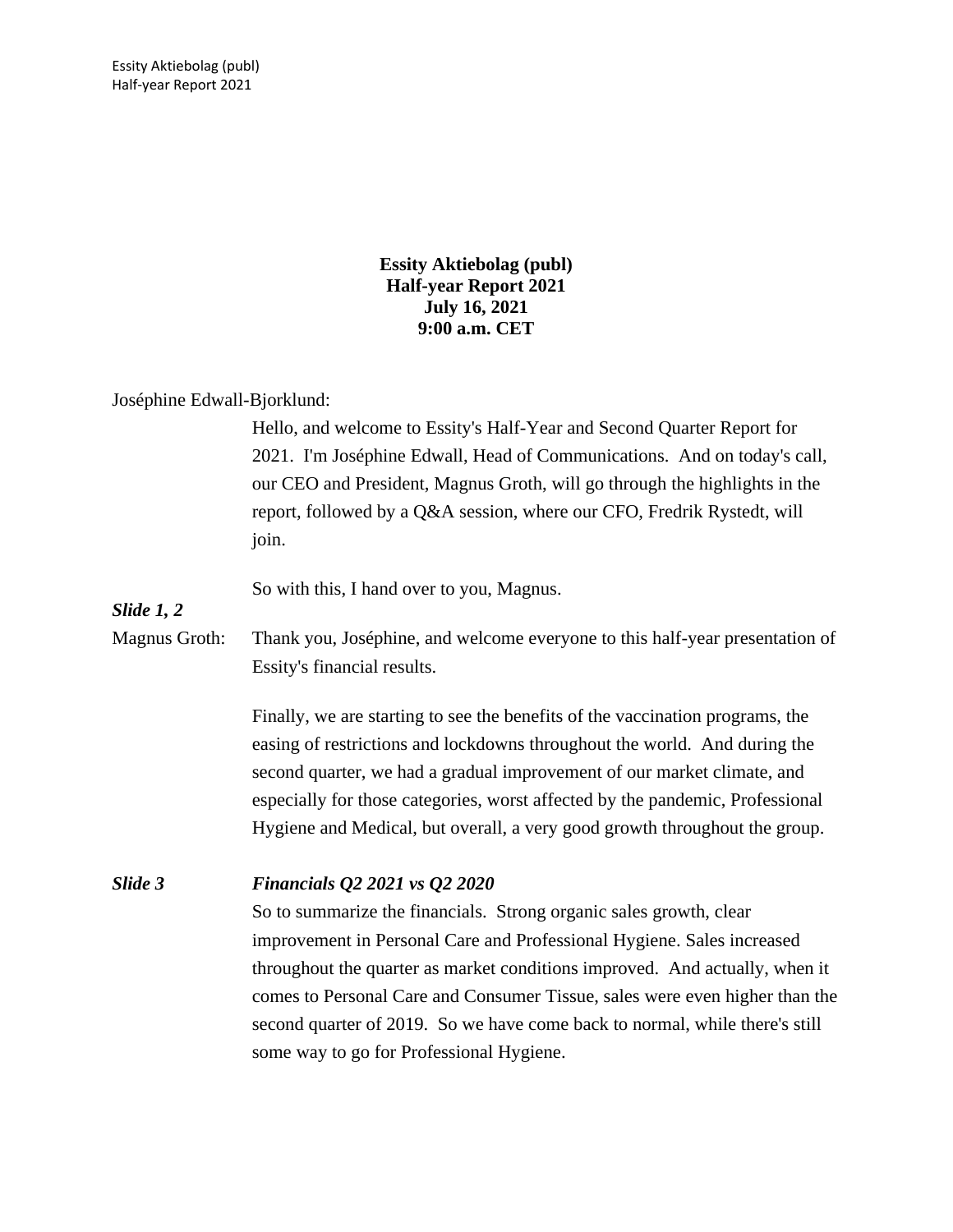*Slide 4 Adjusted EBITA Margin Q2 2021 vs Q2 2020* Profitability was negatively impacted by higher cost for raw materials, energy and distribution. Adjusted EBITA margin reduced from 13.3 percent to 11.8 percent, with a negative impact on gross margin of 180 basis points. 190 basis points negative came from raw materials and energy. And in addition, also distribution costs increased.

> On the positive side, we had very good cost savings, SEK 239 million contributing. And as you can see, we continued to invest in advertising and promotion, supporting our strong brands, continuing to grow market share in more markets and categories than ever before, while SG&A with the growth in top line is on a higher level, but a smaller share of overall sales.

### *Slide 5 Significant Cost Increases*

As you know, I prefer not to talk about raw material costs and cost increases. We are focusing on innovation, branding, developing the consumer and customer offerings. However, in the current situation, it's necessary to make it clear that we are in the middle of a situation with increasing costs across the board.

And here are some examples. Market pulp Europe, so it's both softwood, hardwood and pulp, and especially fluff pulp being on a historically high level. Also, oil-based materials have increased recently and also throughout the second quarter, as well as energy prices, that are also on a very, very high level also historically, and transportation.

Looking forward into the third quarter, we expect all of these cost components to continue to increase significantly, both sequentially and quarter over last year's quarter, maybe with the exception of recycled fibers. That is only growing or increasing to some extent sequentially. So this is what we're facing. It's part of our day-to-day business, but the extent is higher than we have seen before.

We have been very successful in increasing prices across the company. The benefits of that will be visible in the third quarter, but we are catching up. And with these increases, we are currently going out in second and third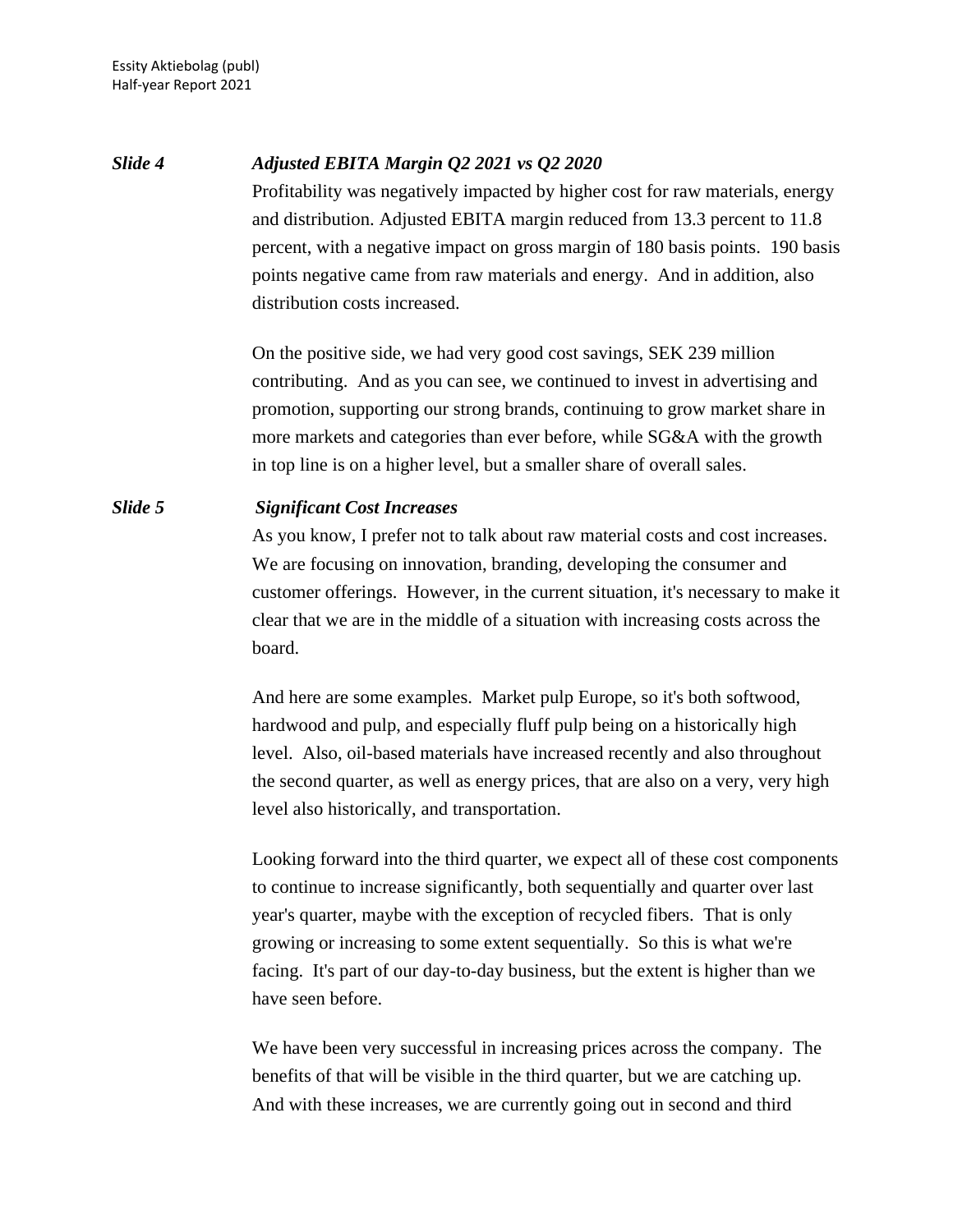waves of price increases throughout the company. So it's an important theme for the rest of this year.

Still, we are convinced that by the end of first quarter next year, we will have recovered these cost headwinds through price increases and cost savings throughout the group. So it's business as usual, but on a significant level because it's covering all of the different cost components for the group.

#### *Slide 6 Highlights*

Having said that, there are a lot of positive things going on in the company. I already mentioned the price increases that we have pushed through and that are also now being implemented and the waves that we are planning for the third quarter right now.

We also started to create a separate division for our private label business in Europe, and I'll get back to that. We continue with a strong launch program. And we are also improving our external communication to support the launches and the innovations, and getting a lot of positive credit for that.

And of course, the most important result of all those efforts are the market shares that continue to increase. And typically, I have been saying over the last couple of years that we're growing market shares almost everywhere except in incontinence care retail, but actually, in this last quarter, that has also turned around and we are gaining market shares also in that category.

E-commerce continues to increase as a part of sales. That's a very, very important channel shift that we think we can benefit from. We have new and updated sustainability targets. And during the quarter, we were able to finalize the acquisitions of ABIGO and Asaleo. And we are working to finalize also the acquisition of the minority in Familia now in the next couple of months. So that's progressing according to plan. So a lot of good work ongoing in the company.

# *Slide 7 Private Label Division within Consumer Tissue*

So going back to the private label division within Consumer Tissue within Europe. As you can see on the chart to the right, this division will account for approximately 13 percent of our complete Consumer Tissue sales, but a bigger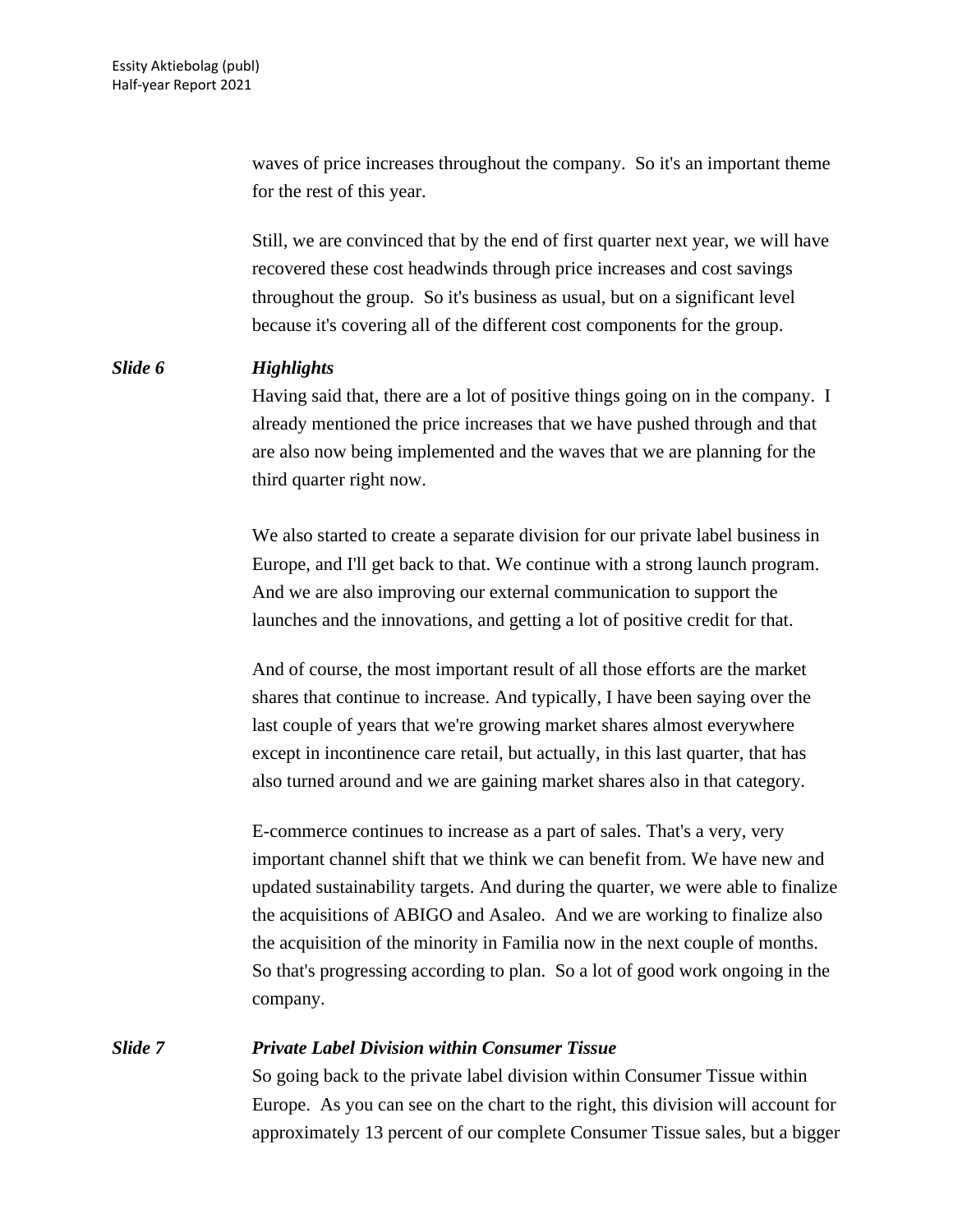portion of our European tissue sales. This process is expected to be finalized by the end of this year, but we announced it today because it requires quite a lot of work to finalize this process.

And what we have seen during the last year and especially during the different pulp cycles is that there are synergies in Consumer Tissue, of course, and also with Professional Hygiene when it comes to purchasing, production to some extent. But there are also quite a big difference in how we approach the markets, how we work with the different customers. And by making this split, we aim to provide even better services to our different types of customers.

#### *Slide 8 Consumer Tissue Private Label Europe*

And going then to Consumer Tissue Private Label Europe will include approximately 1,700 employees, seven sites and sales in four or five countries. Net sales are approximately pro forma SEK 6.7 billion. And what we have seen is, with these private label contracts, we are producing to specifications provided by the customer. And we're doing this with high-quality, highservice levels, of course. And it's important for us to be very agile, serviceoriented, short lead times, effective and competitive.

We are not typically that involved in category management, taking the category to the next level through innovation and other ways of developing also the go-to-market, the different channels and so on. So it's a good business that will be even more efficient and that we will develop in a separate division.

#### *Slide 9 Consumer Tissue Branded*

The consumer tissue branded part of Consumer Tissue, which then also includes our businesses in China and in Latin America, employs approximately 19,200 people, with sales of over SEK 43 billion. This is characterized by strong brands, where we work very much with achieving leading market positions. We also work with a small number of partners to develop their retail brands, typically not only in tissue, but also in other categories. So it's a completely different way of approaching our customers in this way, and this will also be an opportunity to become even better in this type of business.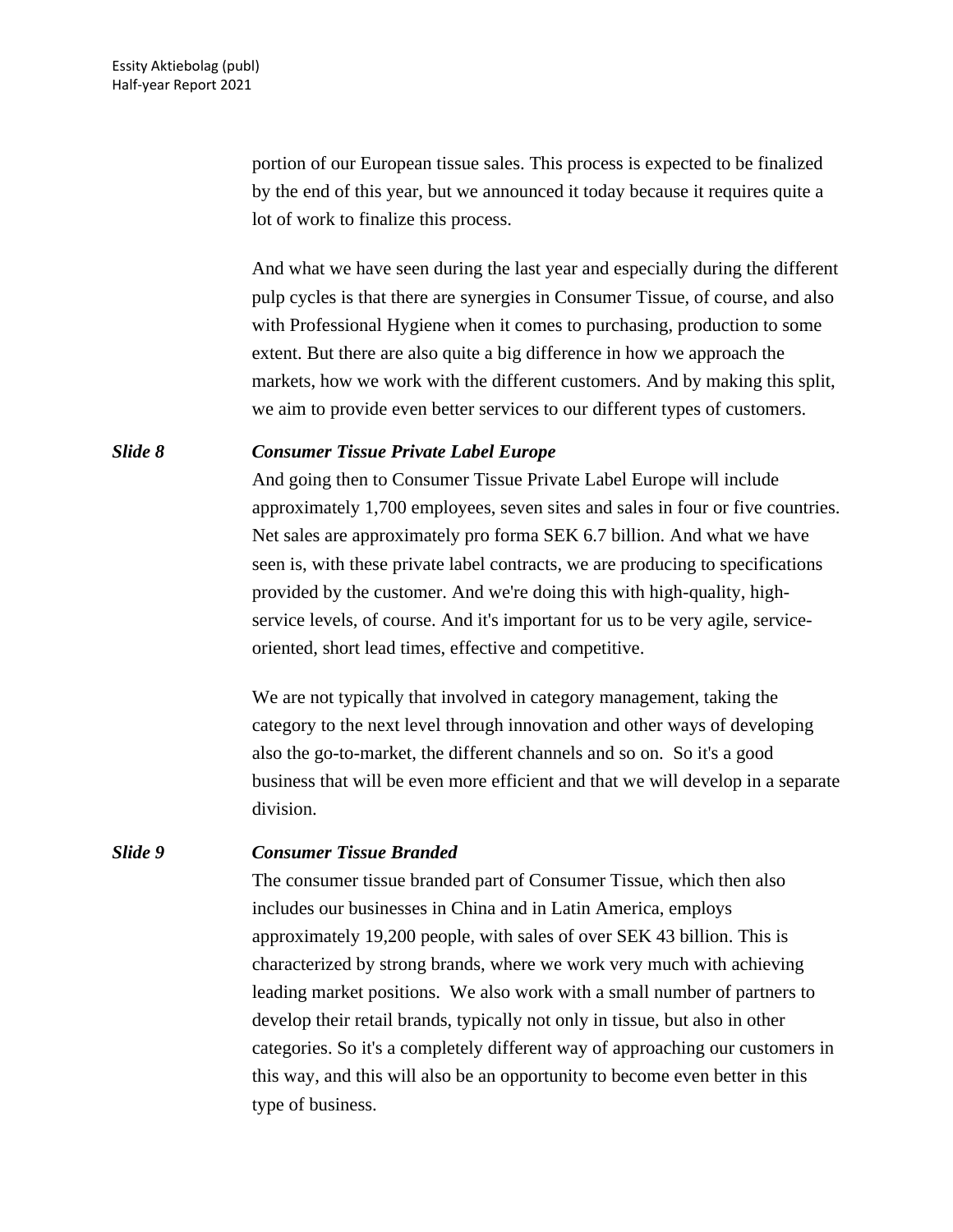# *Slide 10 Innovations Q2 2021* With that, I move over to the innovations slide that I'm typically very proud of, and I think this really shows the pace of innovation that we have been able to continue to keep during the pandemic. And just as an example, we are seeing now digital solutions with a very, very high customer/consumer benefits in all our categories. And one example in Medical Solutions is the Cutimed Wound Navigator that we have developed in a very agile and record time.

# *Slide 11 Cutimed® Wound Navigator*

So this is an application where you take a picture of a typical wound on a patient, and you immediately get a recommendation on access to a product catalog, recommendation on the size of the wound and the placement of the wound. And it's also possible to order samples. And it's also a very good way to document and follow the wound development. And we have passed early trials. We are launching this. And the reception from practitioners is incredibly positive. It's a big help in making their work easier and in improving the overall cost for treating wounds. So just an example of another digital initiative in a category where there are many, many opportunities going forward.

# *Slide 12 Record Year for Essity Cannes Lions Festival*

I spoke about marketing. And we have become a little bit used to winning Lions in Cannes for our marketing efforts, our campaigns this year more than ever. Why is this important? Because there's a clear connection between winning these awards and purchase intent. And that's, I think, a big part of the explanation why we have been gaining market shares in feminine care, in tissue now for a long time because we have excellent marketing proven here and with a clear link to purchase intent from consumers.

### *Slide 13 New and Updated Sustainability Targets*

Today, we announced new and updated sustainability targets. And it almost seems as if this coincides with the European Union's announcement of new targets, but it is a coincidence. We were very early in signing up to the science-based target initiative at the time when ambitions levels were slightly lower than they've come to be today. We have had good progress in reducing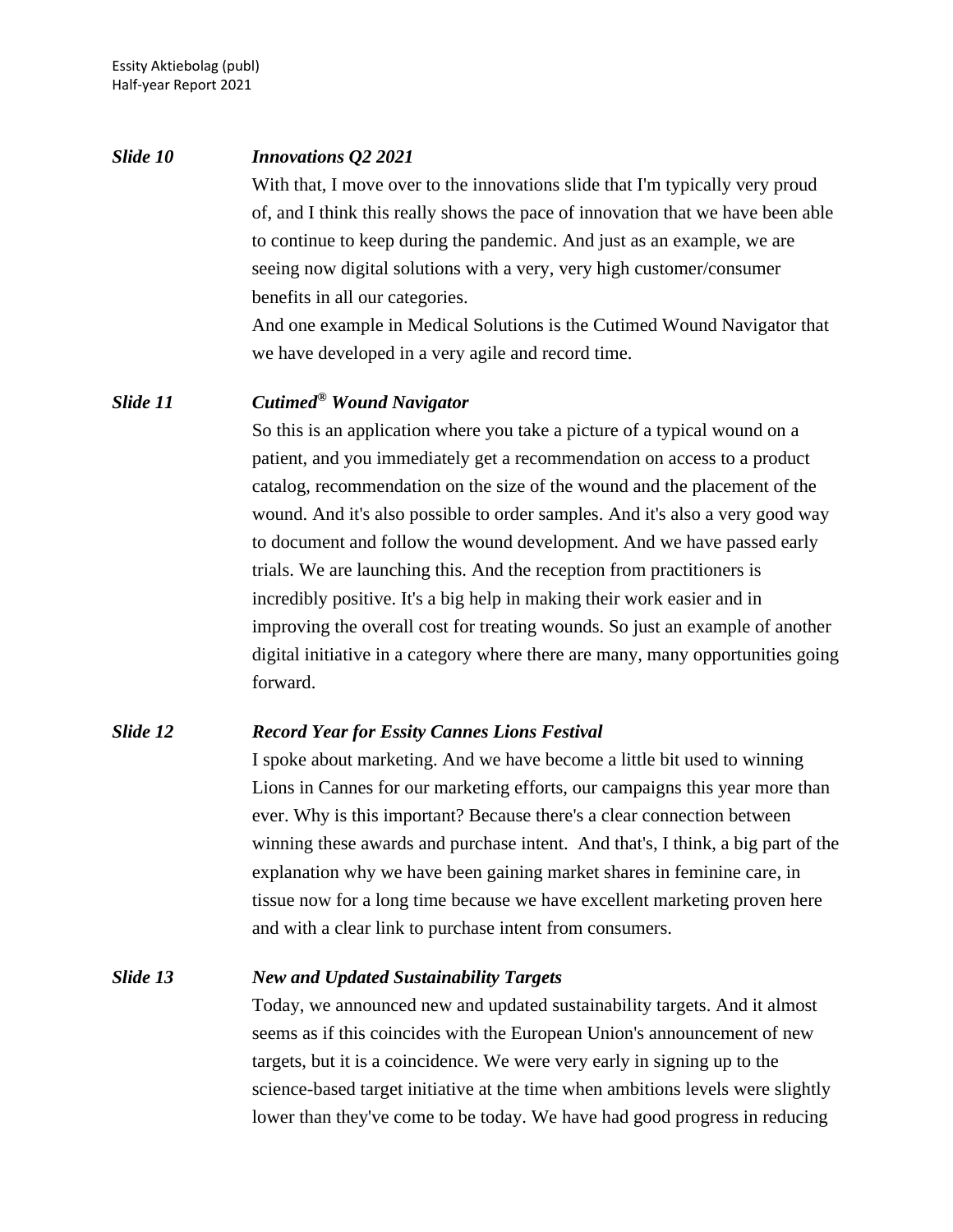our carbon footprint. And we see the opportunity to raise the bar, speed up the ambition to reach the Paris Agreement's emission levels.

So we have raised the bar on our Scope 1 and 2 greenhouse gas emission reductions from 25 percent to 35 percent by 2030. And very important, we have also committed now to setting a target to achieve net zero emissions by 2050. We are also raising the target levels in a couple of other areas that are very important where we have had high ambitions, reached the targets, and now we're raising the bar further. This is in sustainable innovations, occupational safety and responsible sourcing.

# *Slide 14 Personal Care Q2 2021 vs Q2 2020*

Then getting into the three different business areas. Starting with Personal Care. We saw strong organic growth in all categories and higher sales also compared to Q2 2019. So we have kind of recovered now the slightly lower sales that we saw when consumers were in lockdown. We also have started regaining market shares in incontinence products in retail, and this is especially with an improved assortment for light incontinence in retail.

Strong margin improvement, 15.3 percent adjusted EBITA margin coming from higher volumes, higher prices, positive mix and cost savings. We do see higher costs for raw materials and distribution also here. And as you could see from the previous slide here, those raw material costs will continue to increase now in the coming quarters.

Also in Personal Care, we are increasing prices. We have implemented some. We will have more coming now in the coming quarters. And just looking down there at the growth numbers in the right-hand corner, I think it's quite amazing numbers across the line there, everything from Incontinence Products, to Baby and Feminine Care. But of course, Medical Solutions, that's now on a very strong momentum, also with a quick pickup in margins coming from the improved fixed cost coverage, especially in the go-to-market for Medical and in the supply chain for the other categories.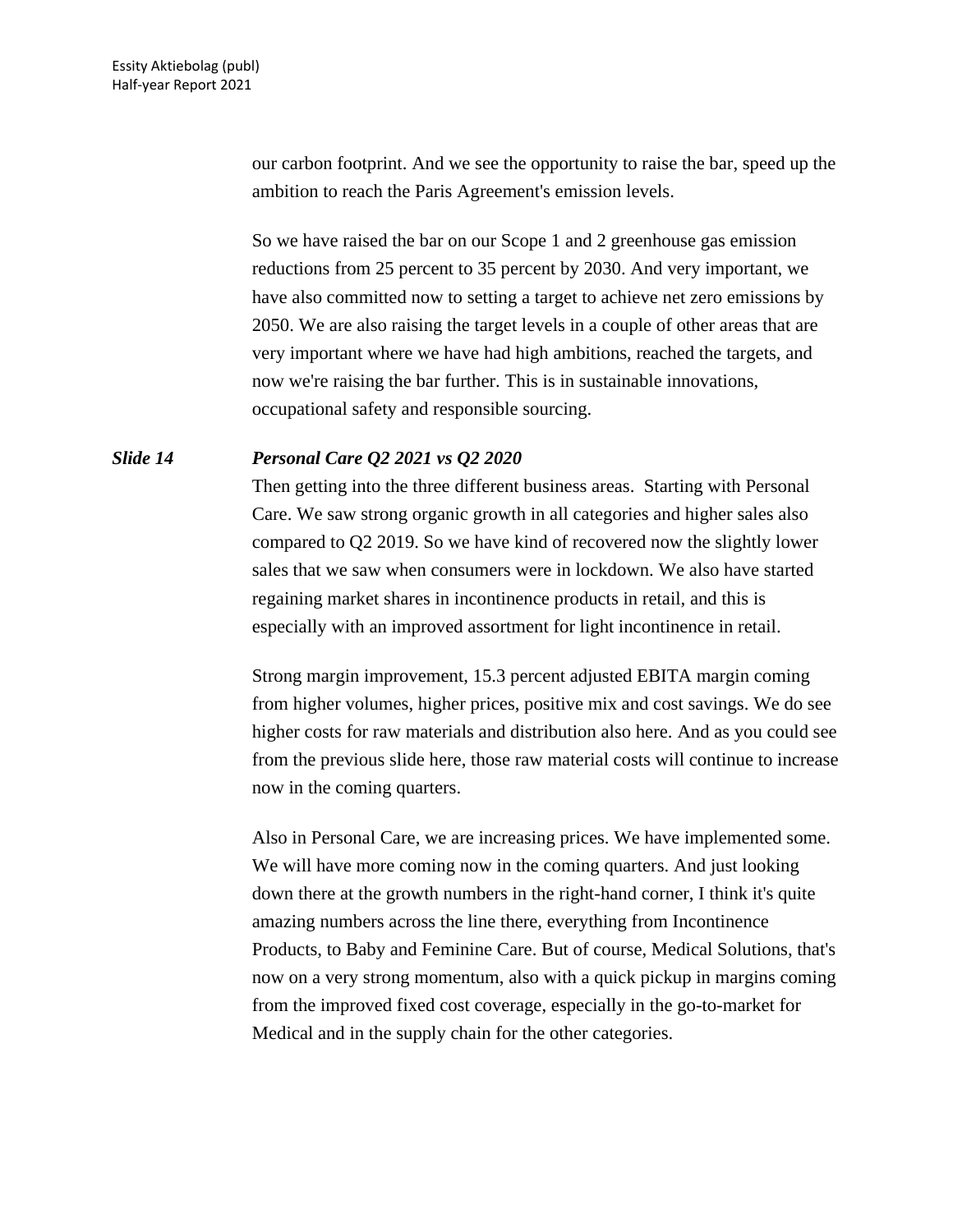# *Slide 15 Consumer Tissue Q2 2021 vs Q2 2020*

Consumer Tissue, also higher sales compared to Q2 2019, but not to 2020 when of course, we had all the impacts of panic buying and destocking and higher consumption when people were at home and so on and so forth. Higher volumes, positive mix and cost savings, but also higher costs for raw material, energy and distribution, as I mentioned previously.

What's important to note, and I think we mentioned this also last quarter, is we actually have lower prices in Consumer Tissue that has a noticeable negative impact in this quarter. And there are two reasons for that. One is that only a few quarters ago, in the second half of last year, we had historically very low pulp prices, and we agreed with some customers to reduce price levels at that point. And of course, that's now rolling over into this year.

But another impact that's temporary is that we more or less did zero promotions in Consumer Tissue in Europe and in China during last year, because of the pandemic, we didn't have to. And of course, now that the promotional pressure gets back to normal, this shows up here as a negative impact on pricing in the quarter.

The announced price increases had a small positive impact, but we will see more coming gradually in the third quarter and then mostly in the fourth quarter going forward. And again, we're adding additional waves of price increases on top of what has already been agreed.

And a very exciting, within a week or two, we will start producing pulp from wheat straw in our new facility in Mannheim. And I hope to be able to go there and see when it starts up. An important step in reducing our dependence on wood pulp for the future.

# *Slide 16 Professional Hygiene Q2 2021 vs Q2 2020*

Professional Hygiene, this is another area – I already mentioned Medical where we really see a quick pickup in the market conditions. Less restrictions has led to a very rapid improvement, especially in North America during the quarter, as you can see, up 35 percent here.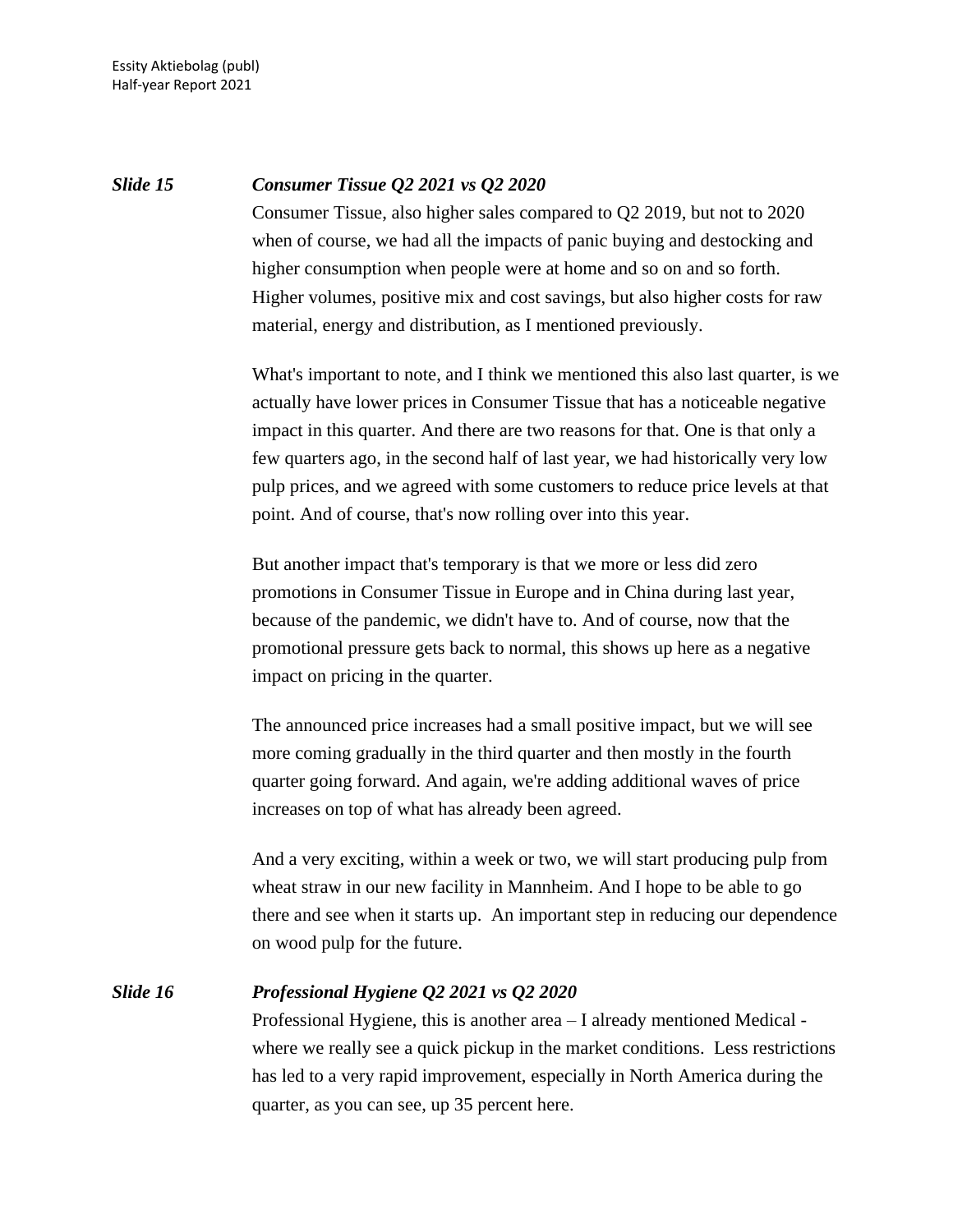But actually, when you compare sequentially quarter two over quarter one, we see a big improvement. And even within the quarter, from month to month, sales have been growing, even if there are always a little bit of setbacks here and there, with new restrictions or lockdowns, and so on - overall a positive momentum that also carries into the third quarter.

This gives us strong profitability improvement just because of the fixed cost coverage in our supply chain, higher volumes, higher prices, positive mix and cost savings. So I think I mentioned after the first quarter that Professional Hygiene would be a secret weapon for the second half of the year. And what we see so far is definitely indicating that.

Also here, we have higher costs for raw materials, energy and distribution. We are in the same way as in the other categories raising prices and preparing additional ways of price increases. Margins at 11.6 percent is not where we want them to be, of course, in Professional Hygiene, but a big pickup compared to the same quarter last year as we see the improvements coming from fixed cost coverage.

# *Slide 17 Professional Hygiene - Hygiene Expectations of US Workers Returning to Office*

Here's just some data that we received recently on the topic of, will people, consumers, customers keep up the good practices of improved hand hygiene also when restrictions are coming down and we are getting back to normal life? And so far, that seems to be the case. So here are just some numbers, 84 percent of U.S. workers returning to office are likely to continue the enhanced hygiene protocols they had adopted. So I think that's a good indication that we will see a higher consumption of our products also after the pandemic.

# *Slide 18 Priorities*

So to summarize. Priorities, short-term, to continue to accelerate sales as we move away from the pandemic. Price increases, continuing to the extent that's necessary. We have to assume that the raw material, energy cost, distribution cost that we see currently will remain. And we just have to follow and compensate for that. And we are doing that. And I'm very confident that by the end of the first quarter next year, we will be catching up in this area.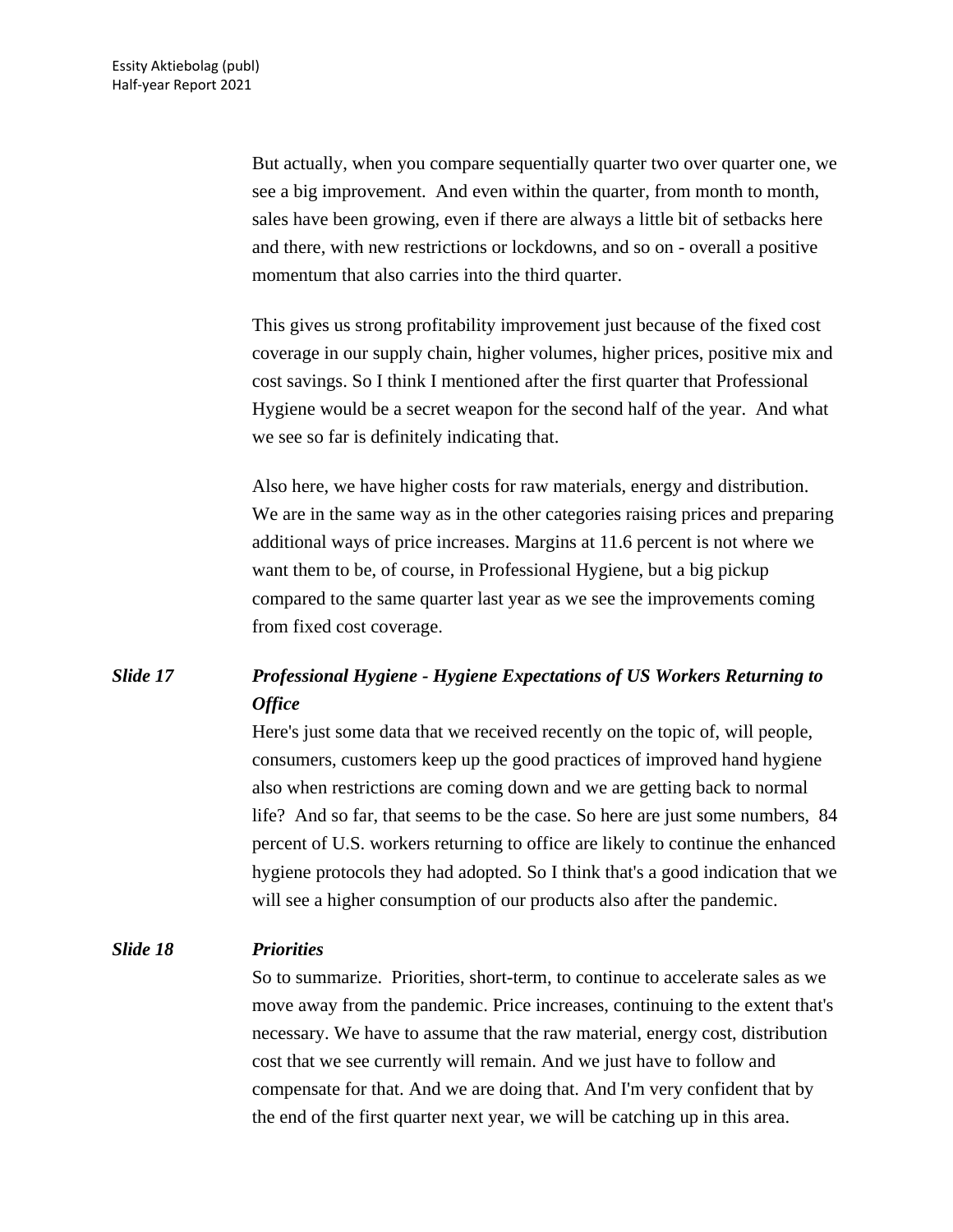Cost savings. We are protecting our margins. So it's an incredibly important topic for us, not only in cost of goods sold, but across the business. And then, of course, now starting the work with creating the private label division within Consumer Tissue. And longer term, I think you recognize all the things that are creating value in the long term for Essity; innovation, efficiency, acquisitions in high-margin categories, the digital transformations and to continue to lead in sustainability.

So with that, we will hand – open up for questions. I just want to finish by welcoming all of you to Essity's Virtual Capital Markets Day that will take place on the 3rd of November, so later this year.

# *Q&A*

And with that, welcome to ask your questions.

Victoria Nice, Soc Gen:

Hello. It's Victoria from Societe Generale. My first question is on the separation of private label within Consumer Tissue. Does the separation create some duplicated additional costs? And could the entity be reviewed for a potential sale? If so, what is the profitability of the entity? And will the sale contribute to the return on capital targets or would this be on top of current targets?

And then my second question is on pricing. While pulp prices remain high in Europe, we've seen pulp starting to come off in other parts of the world. Based on this, could further pricing become more difficult to achieve as retailers increasingly see price increases being transitory? Or are the increases being accepted as sort of structural or sustained? Thank you.

Magnus Groth: Thanks. Yes. With the separation, we will make sure that both the tissue businesses are as efficient as possible. And to what extent this will lead to the need for efficiency measures is yet to be seen. We're just starting this work now.

> In general, we have done a lot of work to improve efficiency, as you know, and also taking out and restructuring the underperforming parts of our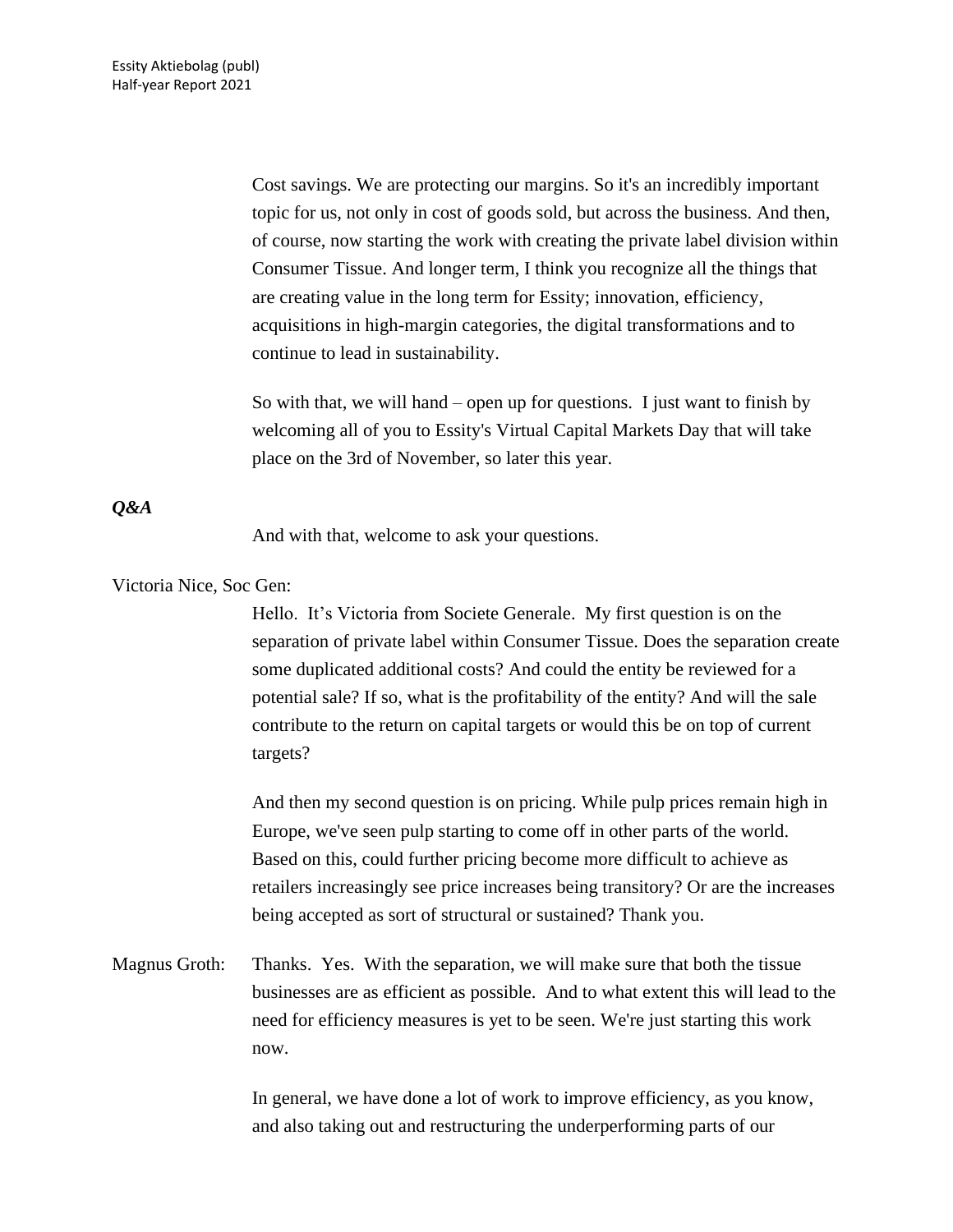business. So the assets we have are well invested, high performing. It's a good business. And as we do this split, we will see if – I don't think it will lead to any additional costs, but if anything, even higher efficiencies in both areas.

Profitability, in general, without going into specifics, our branded business has higher margin and higher profitability than our private label business. And it's also a fact that we often talk about that, where we have many of our different categories combined, we have higher margins than where we're only selling one category, for instance, Consumer Tissue.

And the current targets, we just raised our targets quarter three last year on return on capital employed to over 17 percent. And of course, we're doing this now to provide even better services to our different type of customer groups. And we expect this to contribute to reaching those targets faster.

When it comes to the pulp price, we have to act on what we see. And there's very little talk about pulp prices coming down. And also, when we speak to our Chinese colleagues, there are not really big expectations of a major drop in pulp prices anywhere. Maybe a stabilization that July was the last month of increases. Let's see. We have to adopt our pricing to what we see kind of on the ground. And that's what we're doing. And that means additional waves of price increases here in the coming quarters.

So far, that has been going well. There is momentum for price increases, especially in Consumer Tissue. And as we stated many times, it takes longer in Personal Care. But also in this area, we are doing efforts to increase prices across the line.

- Victoria Nice: Thank you. And then just on the potential for a sale of the Private Label Business.
- Magnus Groth: What we decided today is to initiate the work to create this division and to make this division and the other Consumer Tissue division as attractive and as successful as possible, with, of course, happy satisfied customers and a very high performance. That's what we're working on, and we will finalize this work with the separation until year-end.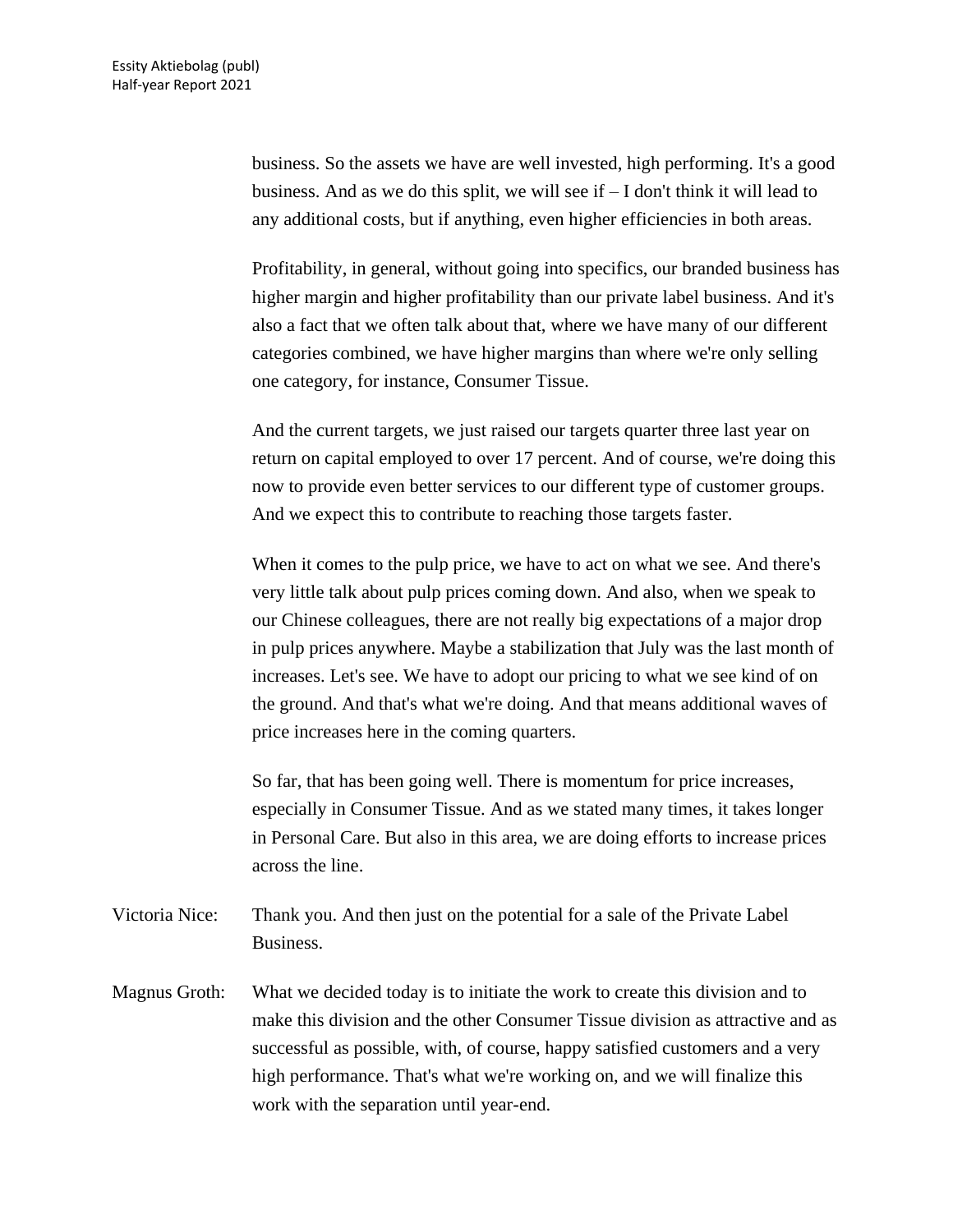Victoria Nice: Thanks very much.

### Celine Pannuti, JP Morgan:

Thank you. Good morning, everyone. My first question, I would like to follow up on pricing. Can you, first of all, talk about how is the promotional environment in Europe and in China as we go into the second half of the year? I understand there was maybe a technicality about promotional comparison in Q2.

And in terms of the pricing, what kind of pricing should we expect in the second half? If you could quantify the level of pricing in wave one. And you are talking about second wave of pricing. How are the negotiations happening? And are we expecting that for the first half of next year?

My second question is on raw material inflation. So thank you for sharing those charts. But can you we calculated that your inflation was about 5 percent in Q2. Can you talk about what kind of level of inflation we are going to see in Q3, Q4? Because it seems that it could be much higher, but it would be good if you could share some numbers with us.

Magnus Groth: Yes. The raw material inflation will be much higher in the coming quarters. And maybe, Fredrik, you can prepare for that while I'll talk a little bit about the pricing and the waves.

> So what we have achieved in Consumer Tissue specifically is a number of price increases in Latin America and also in Eastern Europe, where we do have a lag because pulp prices have continued up, but we are actually quite close to kind of catching up. These are the markets where it's easiest to adjust prices.

> Then in Western Europe, we have implemented price increases that are in the lower end of the range that we stated after the first quarter when we said that we need price increases of – and as we stated in the press release that we issued, mid- to high-single-digits. And that's based on the raw material inflation that we saw in our books at the time. Of course, since then, raw material prices have continued up, and that means that we are going out in a second wave.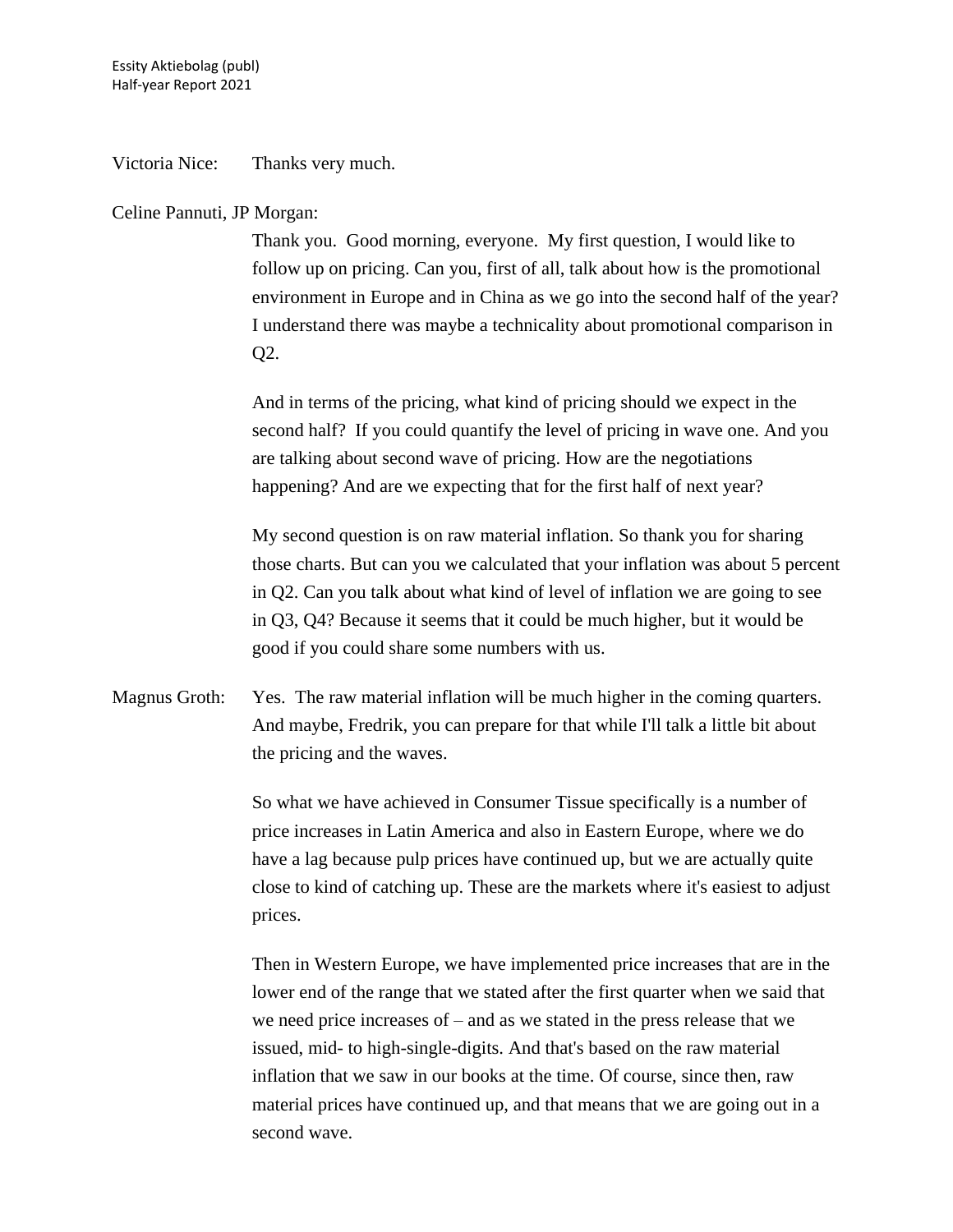So we will see in Q3 price increases in the lower end of this range, so midsingle-digits in Consumer Tissue in Western Europe. But then we are going out to negotiate price increases for the fourth quarter, and importantly, in some market for next year, because in some markets like France, we only negotiate prices typically on an annual basis. So that's the plan with price increases.

Promotional pressure returned to some kind of normality both in Europe and in China. And in Europe, I think that's something we will see and manage going forward. That's an important part of also our price realization to manage the promotional levels and the lever that we are able to also pull and to use in Europe.

In China, the promotional level was also higher than last year due to the fact there was no promotions last year, but also based on the fact that many of the bigger suppliers were still enjoying quite high pulp stocks. And these pulp stocks are now declining for everyone. And we believe that this will have an impact on promotional pressure also and the opportunity to take pricing in China in the second half of the year. So this is overall what we see in that area.

And with that, I hand over to you, Fredrik, to talk about the inflation, how we see that on raw materials.

Fredrik Rystedt: Yes. Thanks, Magnus. So I'll try to give you a bit of guidance there. So you're right, the cost of raw material will increase actually significantly higher. If you take Consumer Tissue specifically, it's going to be significantly higher both sequentially, and of course, in comparison to last year's quarter.

> And there are a couple of reasons for it. One, of course, is the lag impact that we have generally. So as prices for pulp and other raw materials has increased throughout Q2, we'll see that impact as we come along here in Q3 and Q4. And then we also have a general lag in our processing, so to speak. So we'll clearly see higher cost for pulp and basically in Personal Care for oil-based material and fluff. So it's going to be significantly higher.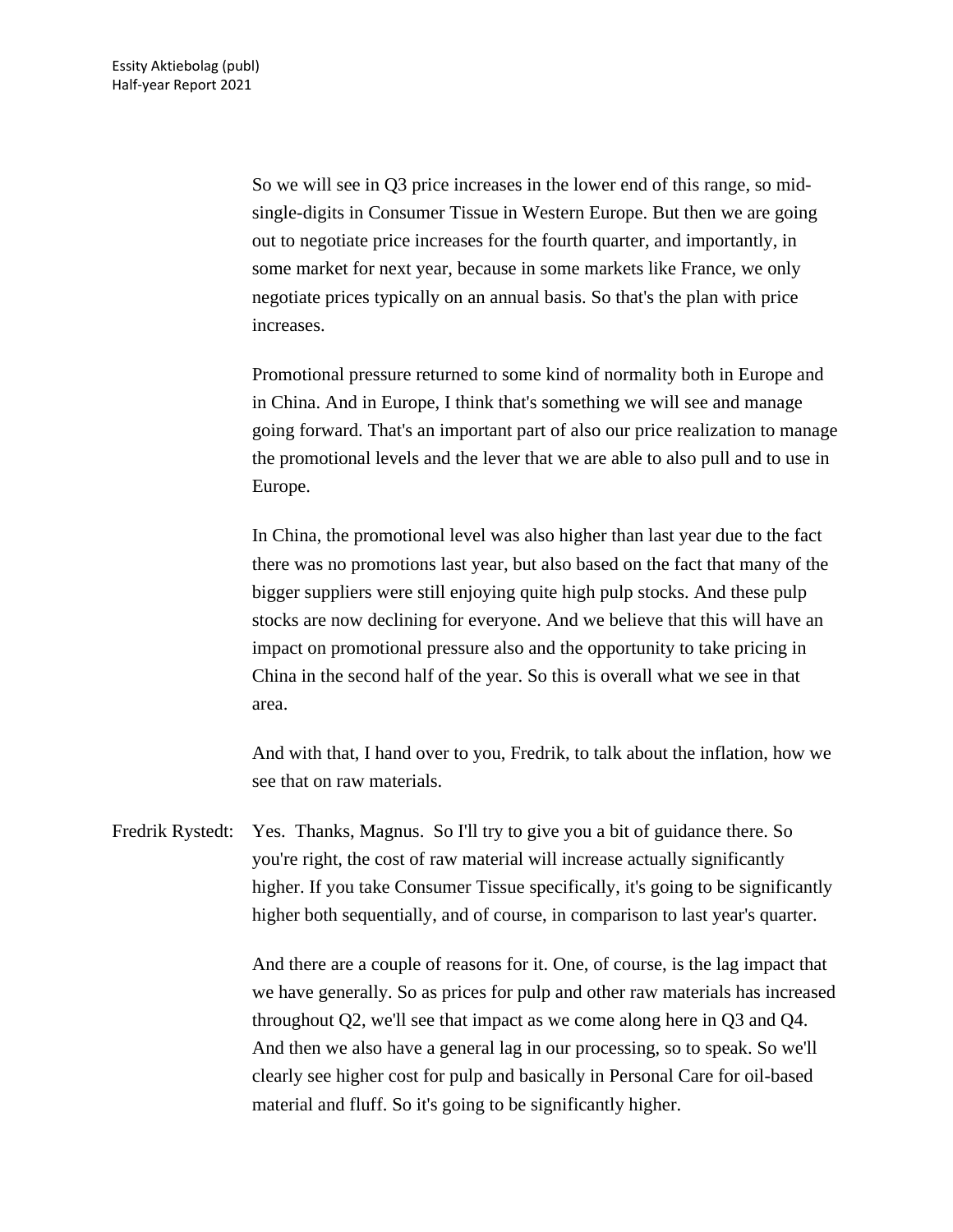But on the other hand, we also have then some compensation for the price increases that Magnus actually alluded to. Now clearly, as raw material has increased much more than – or throughout Q2, we will, as Magnus already said, need to do further price increases, and that's what we're basically preparing for. So we will compensate as we always do through pricing. But of course, as material cost has increased so much, that process to recover will continue over the next few quarters, basically.

# Niklas Ekman, Carnegie:

On Professional Hygiene here, you mentioned a number here for the U.S. growing 35 percent and seeing good recovery here. Can you compare this to 2019? Is there any way of putting these things in perspective? In markets where lockdowns have eased and U.S. in particular, are you back to 2019 levels on the Professional Hygiene side?

- Magnus Groth: We're still quite far away from 2019. Do you have that number, Fredrik?
- Fredrik Rystedt: Yes. It's about minus 13 percent for the total Professional Hygiene business, so roughly in that order of magnitude. And North America is – yes, it's – no major difference between the two. So we still have quite some way to go to be back.
- Magnus Groth: Actually, I see that as quite positive.
- Fredrik Rystedt: It is.

Magnus Groth: It took much longer for Professional Hygiene to recover because we kept seeing more and more lockdowns and restrictions everywhere throughout the first quarter and then the beginning of the second quarter. And it was quite frustrating. And then as soon as different countries started to open up and restrictions were eased, it's really taken off throughout the quarter and especially towards the end of the quarter.

Fredrik Rystedt: Yes. It's actually been, for several months now, progressing and increasing every month. So it clearly helps when restrictions go away.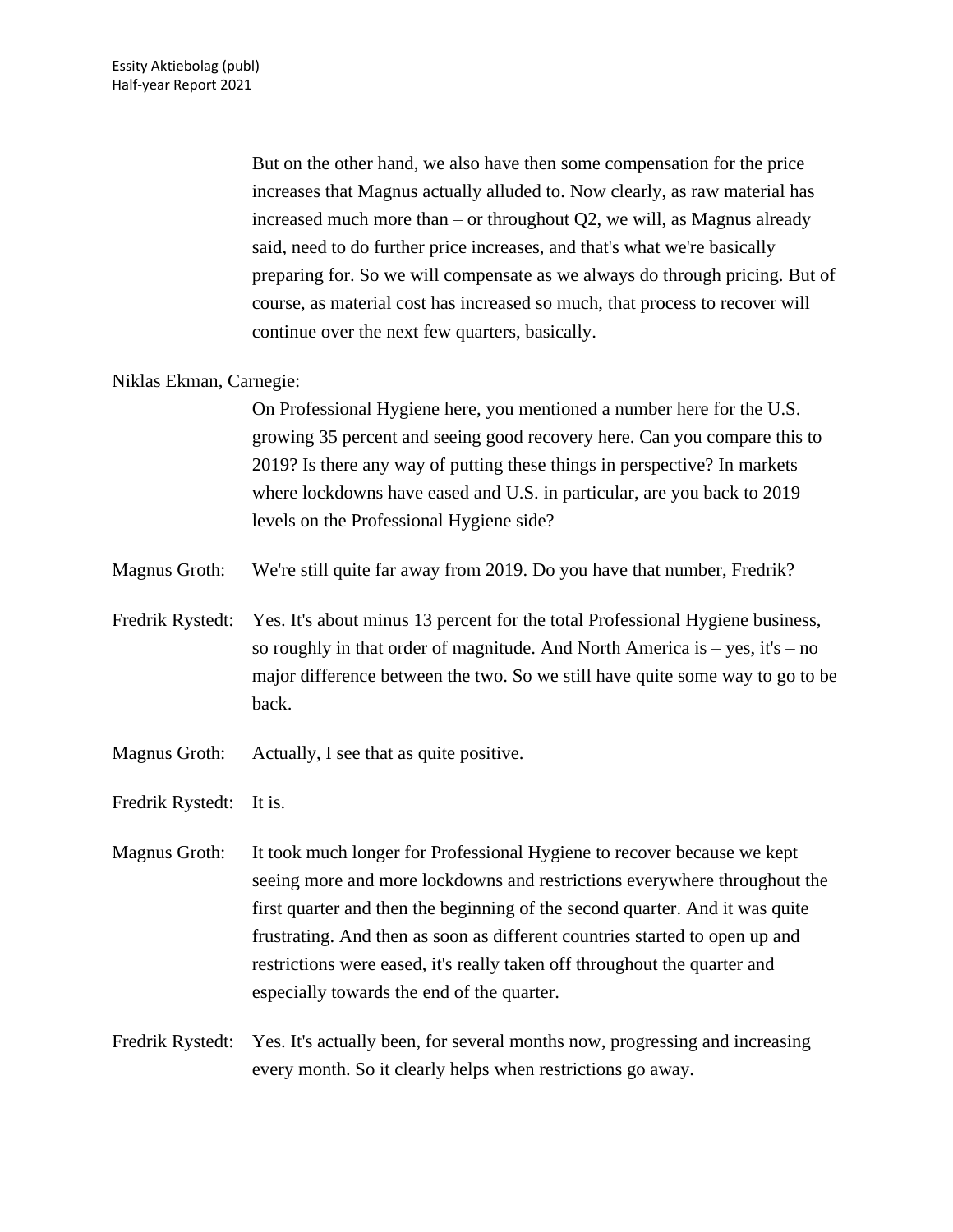Niklas Ekman: Very, very good. And second question is on cost savings. H1 here, cost savings add up to SEK 250 million. Is it safe to assume that you will be probably be aiming at the lower end of the SEK 500 million to SEK 1 billion in annual cost savings? Magnus Groth: Yes, it's safe. It will be more difficult to achieve the higher end. So yes, I would support that statement. Of course, we are aiming to achieve as much as we can. But as we discussed before, when we still have in some areas, low capacity utilizations, it's difficult to achieve savings, but we expect to improve also in that area gradually throughout the year. Niklas Ekman: OK. Very well. And just to be clear, on Consumer Tissue, this split here between private label and branded, is that actually a split in reporting as well? Are you going to be reporting this as a separate entity? Or is it merely an internal restructuring? Magnus Groth: No. We will provide the numbers on the private label division Europe. Fredrik, do you have more to add there? Fredrik Rystedt: We haven't exactly decided. But you're right, Magnus, we will provide at least some numbers and starting first of January 2022. Magnus Groth: So it will be a self-sufficient division reporting into the European Consumer Goods business. Niklas Ekman: Very good. And then just a follow-up on the pulp price increases here. You talk about a second and third wave of price hikes. Given how much pulp prices have risen now, from 25 percent, 30 percent since you made the first wave or since you announced the first wave of price hikes. When do you think that you will have caught up? I think before, in April, you said that you would fully mitigate this towards the end of the year. Are we now talking Q1 or Q2 of next year? Magnus Groth: Well, I remember, I said the Q1, by Q1. And what I'm saying today is towards the end of Q1. So and that's and specifically why I mentioned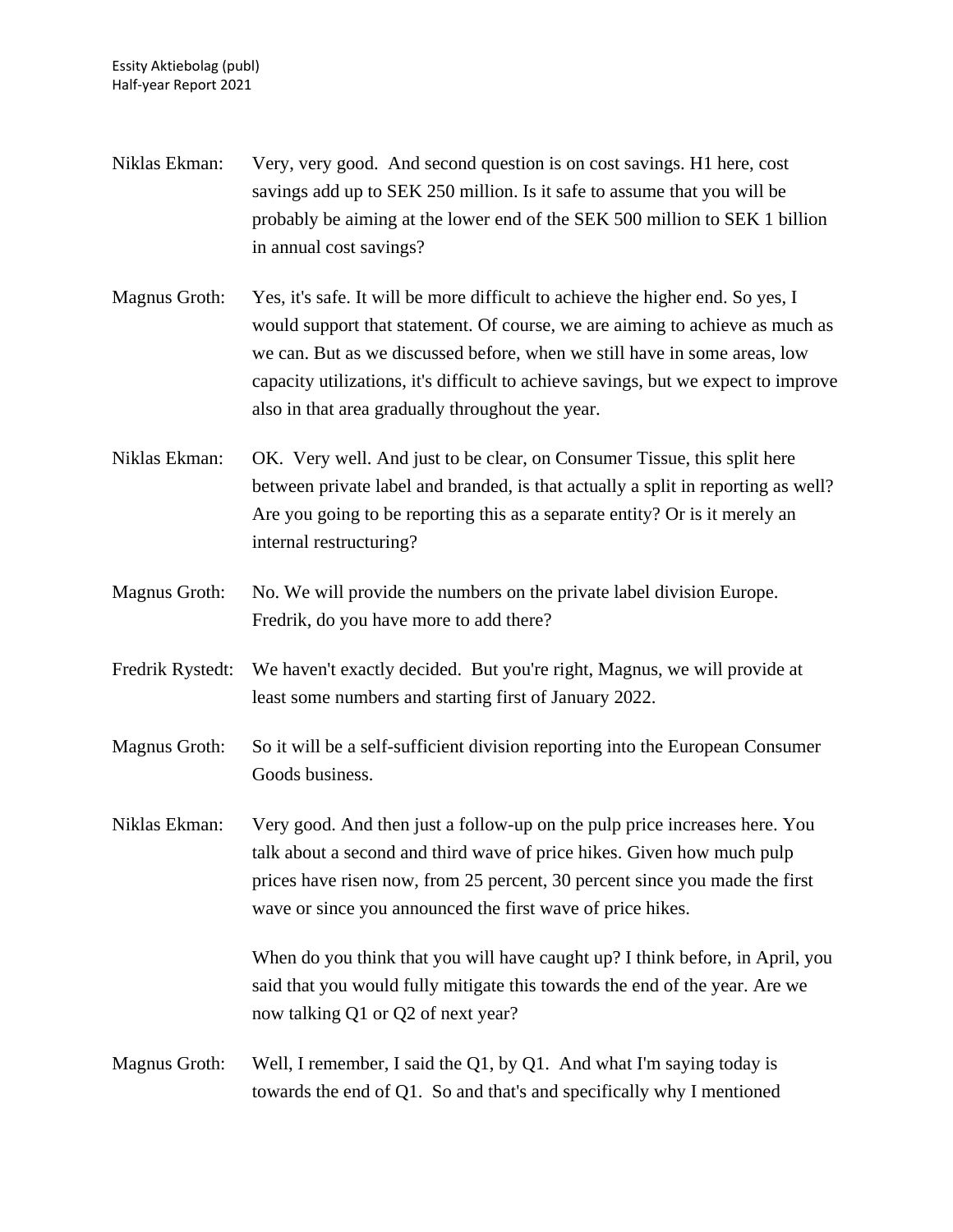towards the end of Q1 that – is that in some countries, specifically France, there are annual negotiations.

We have been able actually to increase prices in some cases in France even though there is legislation about annual negotiations, but most of the volumes there will be negotiated by the end of the year and then come into effect towards the end of Q1. So that's why I'm so specific around that.

And we have good momentum. And I must complement our organization. We have never raised prices to the same extent across the line – across the board in Consumer Tissue as this time around much, much faster and much more aggressively than ever before. And that's why I'm confident that we can continue doing that going forward throughout the next couple of quarters and have some kind of, yes, a reasonable margin in Consumer Tissue towards the end of the first quarter.

Niklas Ekman: That's very clear. Thank you so much for taking my questions.

#### Charles Eden, UBS:

Thank you very much. Apologies for another question on pricing. But just on Consumer Tissue, do you expect to see your customers pass the price increases on to end customers like you did in or like they did, sorry, in 2019?

And my second question is just on the Professional Hygiene and when I look at the 23.5 percent volumes achieved in Q2. Do you get a sense of whether that's end customer demand or whether you're seeing distributors restock ahead of anticipated heightened demand from end customers?

Magnus Groth: We don't know what our customers, our retail customers are contemplating in forwarding the cost increases. But we are in a very, very inflationary environment, not only in our categories, but in many categories. And I mean this is something we all read about every day. And we have seen a few small signs of shelf price increases in some markets.

> But of course, with the extent of the cost increases again, not only in our categories, but actually in many, many other categories, I think this will eventually happen. But that's my own reflection there. And then when it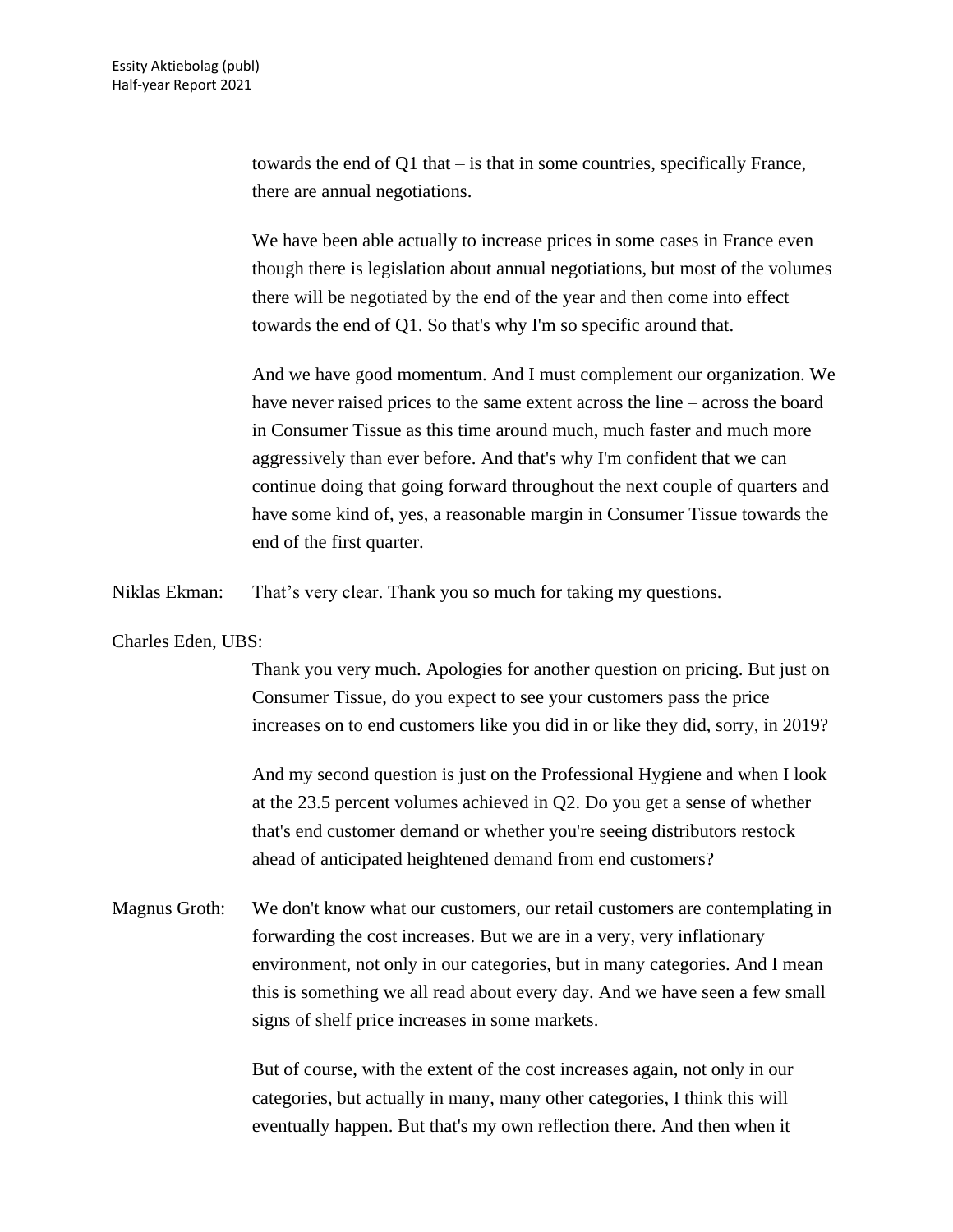comes to Professional Hygiene, 23.5 percent growth, let's see if – I forgot the question. So I'll leave the answer to Fredrik.

Fredrik Rystedt: Yes. Thank you. OK. Charles, I guess your question was whether this is restocking or sell-out, if I understood it correctly. And I think it's actually, as you can see, restaurants and hotels and everything else is actually opening up.

> So there's a lot of sellout. We cannot exclude that there is a bit of restocking too because I guess our customers have taken their stock levels down throughout the last several quarters. So we cannot rule out that there is a bit of that, but most of it is actually sell out.

- Charles Eden: And if I can just squeeze one more in, just on the sustainability target announced this morning. You raised the target for innovations that yield social or environmental improvement to 50 percent. Can you just remind us where you are on that metric today?
- Magnus Groth: Yes. We're actually above that level today and since a few years. So with our focus on sustainability and well-being, we have been around 60 percent for the last couple of years. So it's really adapting the target to the higher ambition that we already have.
- Charles Eden: That's great. Thank you.

Iain Simpson, Barclays:

Thank you very much. So just in terms of that private label separation and Consumer Tissue, you're including seven facilities with that. Does that require any element of supply chain reorganization at your end? Or did private label always have a different factory footprint to branded?

Secondly, are you able to give any update on how Feminine Care in China is going for you? That's the market you entered relatively recently, I think.

Magnus Groth: Absolutely. So historically, private label and branded production has been quite mixed in our plants. But during the tissue roadmap program that we ran over the last five years, we actually did the separation.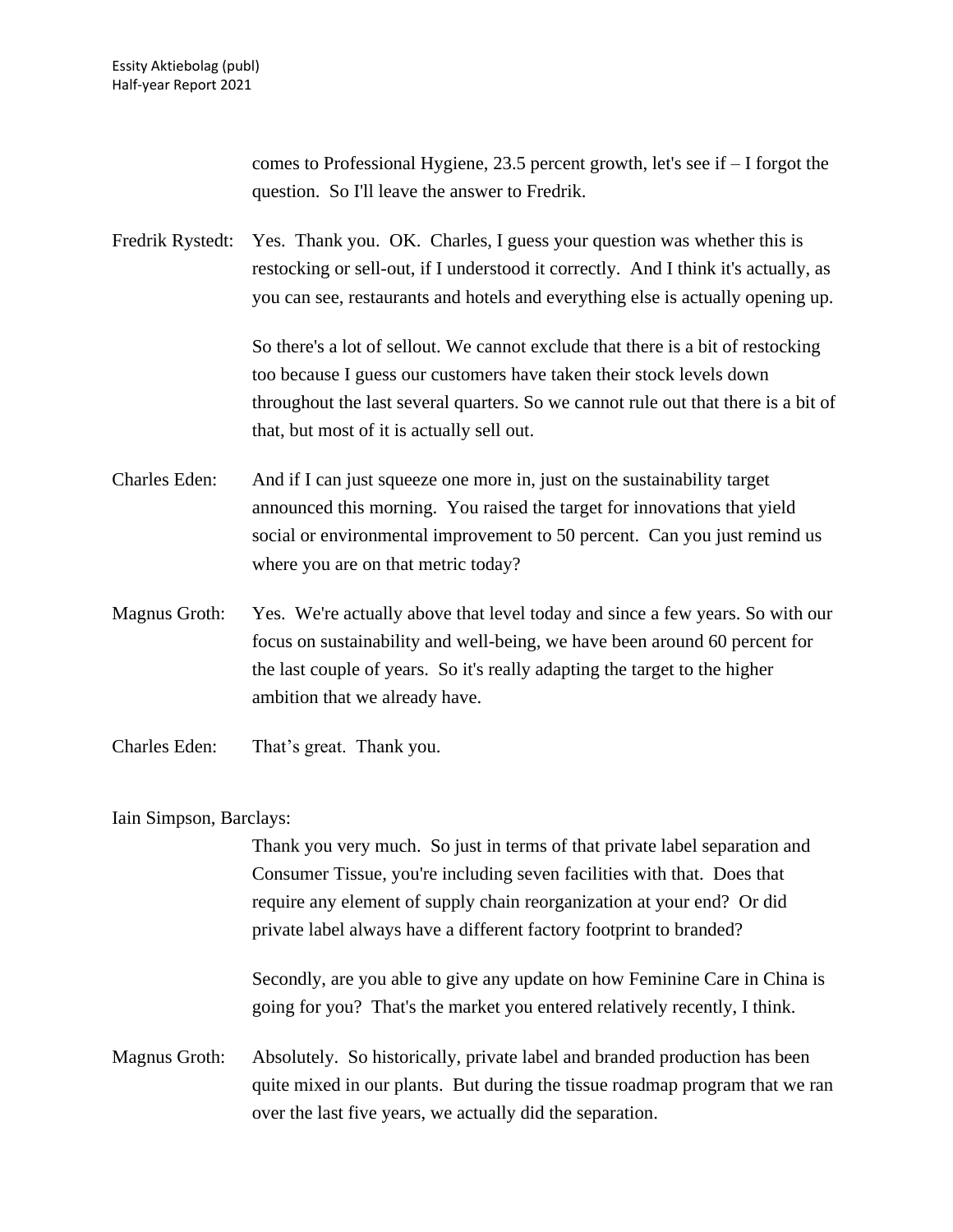And that means that there will be some need for moving of equipment but quite limited, and also, to some level to also see and have very, very transparent financials, we'll also have some internal agreements, but on a quite low level, so it's – I shouldn't say it's an easy separation, but it's – because it's not, but it's OK from kind of a cost and restructuring point of view. It's doable.

So that's – we'll be able to provide more information towards the end of the year. Again, we're starting to look into this now. But it's possible, clearly, and with limited impact.

And then when it comes to – thanks for asking about Libresse in China. Fantastic development. Really happy about how that's progressing. So even – I mean it's – this is growing 40 percent, 50 percent, 100 percent per year and according to the plan that we set ourselves a few years ago, which means that even though we have a very small portion of the overall Chinese market, we are very, very strong in the premium market and growing.

And the same communication, the same perceived benefits that we use all over the world with big success because we're growing market share everywhere in fem care is also working extremely well in China. So we're optimistic about that. There's a few more years of investments. Gross margin is really, really good. And then I think we will start seeing really also the payback from this launch. So optimistic about that.

- Iain Simpson: And perhaps a very small follow-up, if I could. Your mother reels capability in Consumer Tissue Europe, is that mother reels capability going into the private label business as well? Or is it staying with branded or is it being split?
- Magnus Groth: Fredrik, do you want to answer that?
- Fredrik Rystedt: We'll come back on those details later.

Iain Simpson: OK, thank you.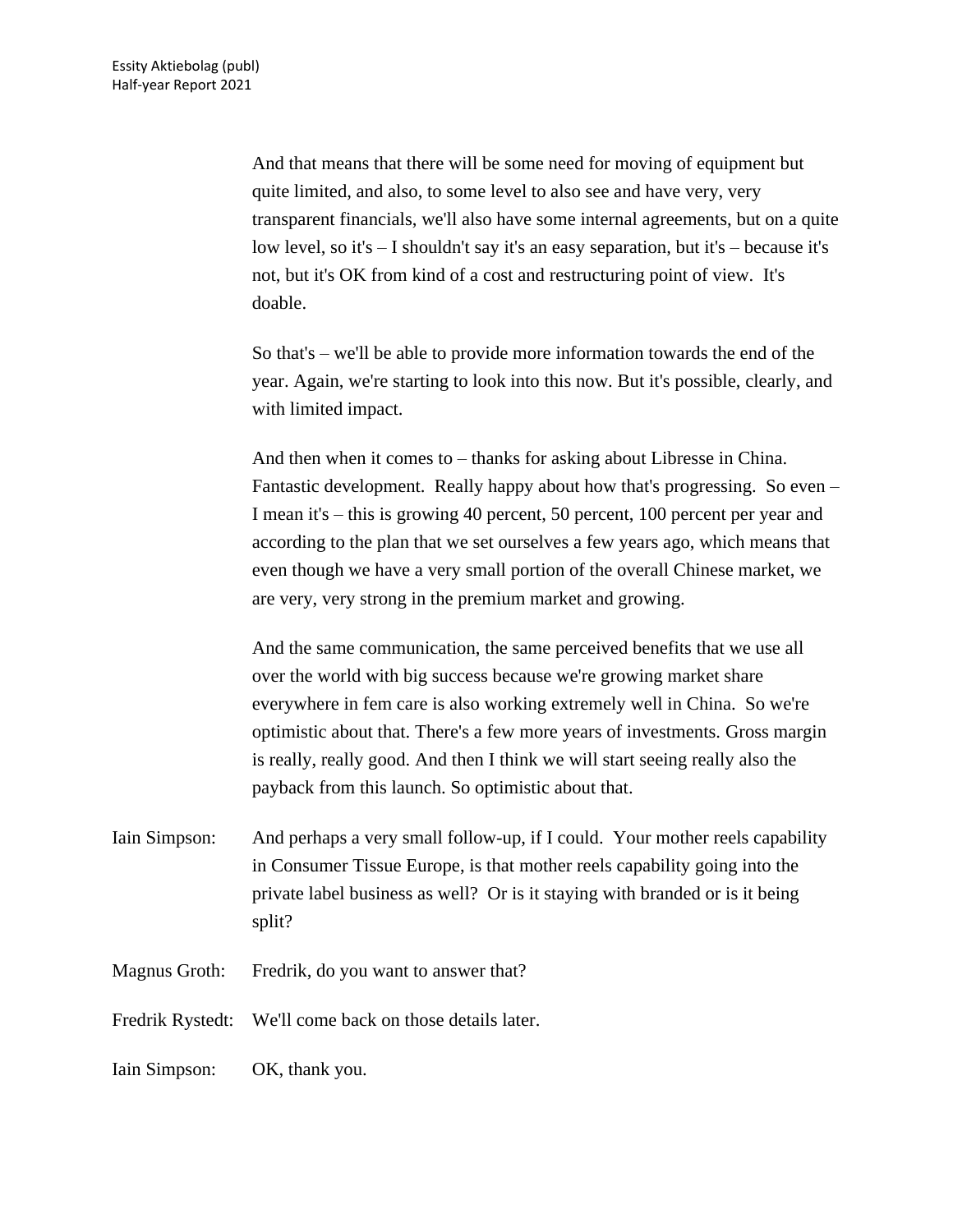#### Linus Larsson, SEB:

Yes, thank you very much. And first, a couple of follow-ups on Consumer Tissue. Looking at the raw material cost inflation in the second quarter, at least compared to my expectations, cost inflation was a lot less than I would have thought. If you could just elaborate a bit more on that. Was there some benefits from inventory in Vinda or somewhat else?

And also, when you say that in Western Europe, the mid-single-digit price increase is in the bag, I think that's what you're referring to in the first wave of price increases, is that a gradual implementation in the third quarter? Or will we see all of that in Western Europe from the very beginning of the third quarter?

Magnus Groth: That's a gradual implementation. When it comes to the first question, do you want to talk to that, Fredrik?

Fredrik Rystedt: Yes, I can do that. So a few different things there, Linus. The first time is what I already alluded to before, we got a fairly significant lead time, of course, for price increases in pulp and other raw materials, especially for the oil-based. So of course, as we mentioned before, we'll see a lot more in Q3.

> I think there is also, as you rightly suggested yourself, Linus, there is an impact because of the main – or the big Chinese players actually have had a big inventory. So it has not hit that much in China.

And the third issue there has to do with currency. So if you look at that as an example. For Consumer Tissue, we had a negative raw material impact of SEK 169 million roughly and – not roughly, exactly. And – but on top of that, we actually had a positive – included in that a positive currency impact of SEK 185 million. So just taking kind of the raw material development was actually a lot higher. But because of that positive currency impact.

So in reality, it's slightly bigger than what you see in the actual numbers. And of course, as I already mentioned, there is a lag impact.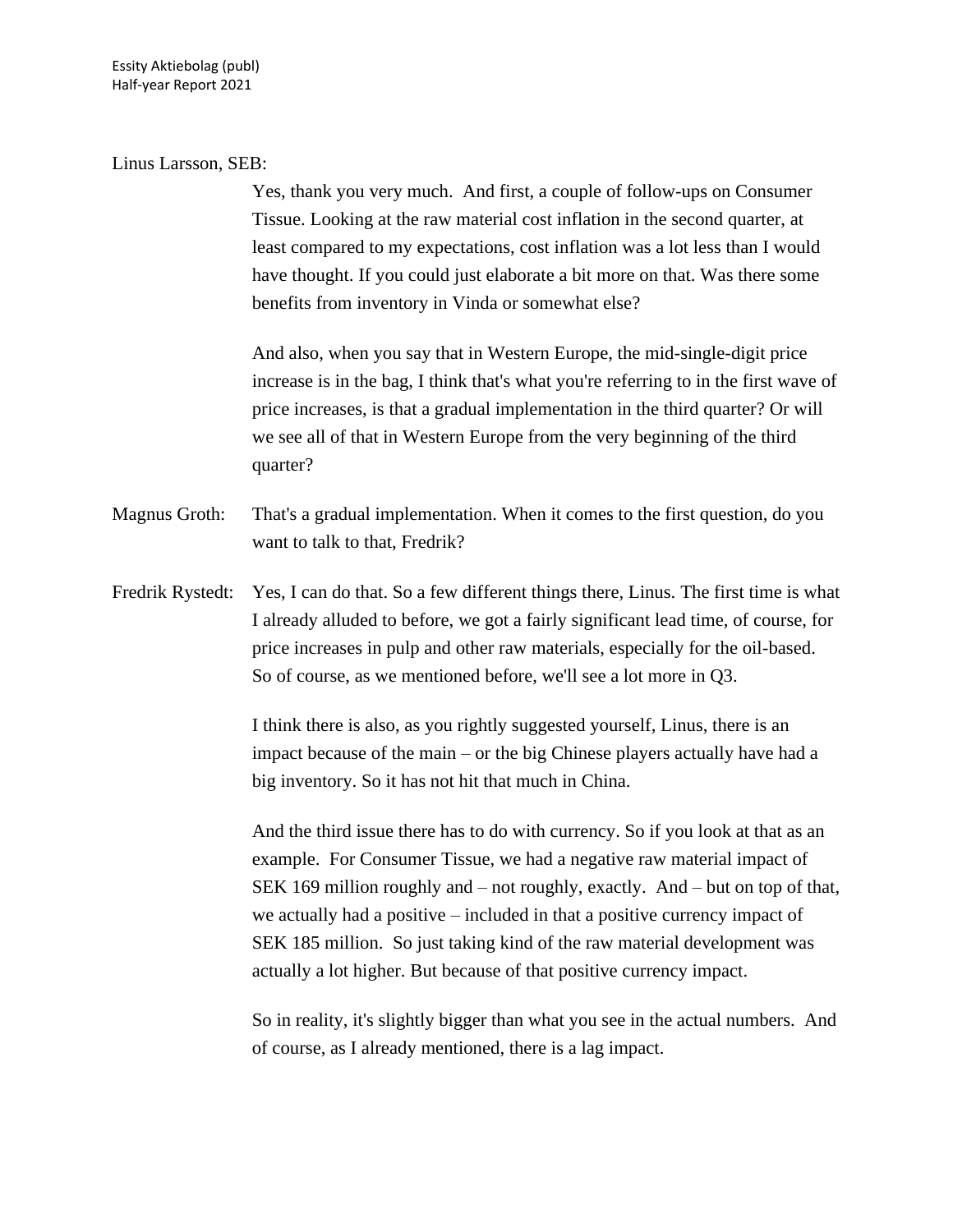- Linus Larsson: Great. That's very helpful. And then just an update briefly on Familia. Where are we in that process? Any date where we should expect that to close? And any additional thoughts on synergies as that is hopefully integrated?
- Magnus Groth: Yes. So we have passed the different government approvals in different countries. So it's actually now about  $-I$  mean it's had a specific type of listing. So to delist, Fredrik, maybe you want to give some more detail. We expect it to be finalized during the third quarter, basically. Everything is on track. I don't know if you have more to say to that, Fredrik.
- Fredrik Rystedt: No. Not really. We hope to close it during August or in that time frame. But it's a formal process so it's going according to plan. And hopefully, we'll be able to close in August.
- Magnus Groth: Yes. And since we already worked closely together with Familia, we are working already on the synergies. And as mentioned before, they are very innovative. There's a lot we can learn actually from how they go to market and how they delight the consumers.

Where we think we can contribute is on infrastructure, supply chain efficiencies, where we will move maybe a little bit quicker than what was possible before we made this acquisition, but without, of course, jeopardizing the very good work that they're doing towards the consumers in these markets.

- Linus Larsson: OK. Sounds great. And then just finally, a quick one, but you have a buyback mandate now with the M&A. You have a couple of deals coming through in the second half. I mean is that – are buybacks – what your thinking around that? Why do you have the buyback mandate? And what's your thinking around that?
- Magnus Groth: It's a mandate that goes both ways, both buyback but also issuing shares. And it's just to have that flexibility. And I think it's something that many companies have and we haven't had before. So it just gives us a bigger tool. More tools in the toolbox, basically. It shouldn't be perceived as more than that.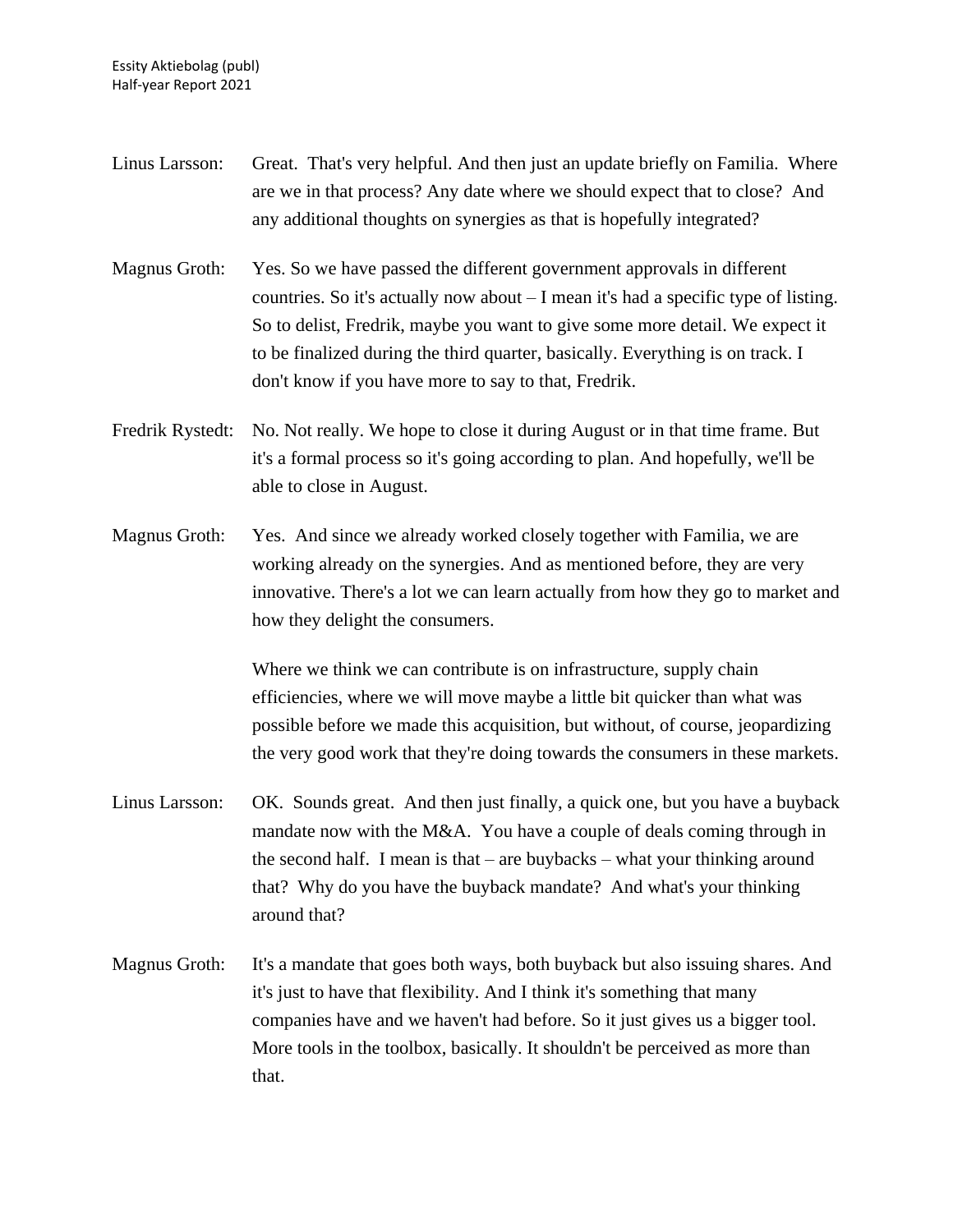We have a very ambitious M&A agenda also going forward. So we are looking, as we have said many times, into Medical, where I want to underline that it's – I'm really happy how that business has recovered and improved. And I feel that Medical will have a very, very positive development now going forward, not only because of the market improvement, but also actually gaining market share, not only in Wound Care, which we've done for a number of quarters, but also in Compression, especially.

So we're really looking into that area and to other adjacent areas, to our Personal Care categories and Professional Hygiene. So the new mandates is, again, more of a tool in the toolbox than anything else.

Linus Larsson: Great. Thank you very much.

Sanath Sudarsan, Morgan Stanley:

Two questions from me, please. First of all, can I come back to pricing, please? And I wanted to understand more from your perspective the pricing landscape competitors, especially in Europe and tissue, and then also in emerging markets. Given FX movements, how is pricing evolving? And how are you versus peers in that segment?

And then secondly, can I just, Magnus, come back to your comments on Medical? I appreciate, and I can see the optics of why this is a great business, great margins and potential great top line. But since your acquisitions, can you just paint us a picture on where you stand now, what your learnings are and why this business is kind of poised to accelerate going forward, please?

Magnus Groth: OK. Happy to talk about it. Yes, pricing, it's never easy to get pricing. But where we are able to compensate the quickest and with quite short delays and lags is in Latin America, because in those markets, retailers also consumers are just accustomed to varying pricing due to currency impacts and inflation and so on. So we've been very fast moving in that area. The same in Eastern Europe.

> In China, as I mentioned, there was not much price realization in the first half of the year due to the pulp stocks that we have spoken about. So I think Vinda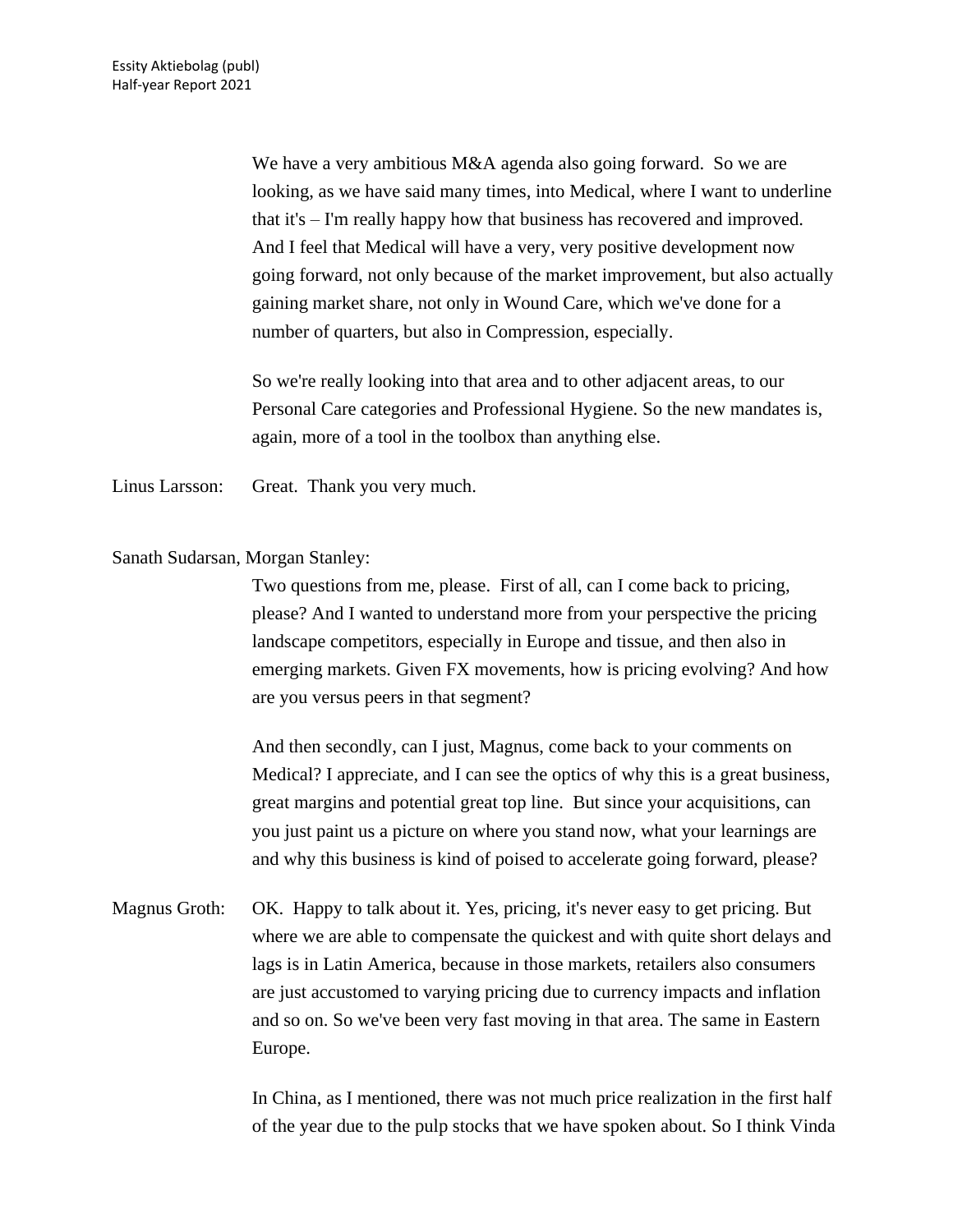is pushing that, and this is their ambition, while, of course, retaining the very, very strong market leadership position that Vinda has. And it's fascinating how they are now moving to the new online platforms and the live streaming platforms like TikTok and different WeChat platforms now away from, to some extent, the big ones that have been so important historically.

How the channel landscape is completely changing all the time, and Vinda's always one step ahead in grabbing the opportunities and thereby gaining market share. But also, of course, with a higher proportion of premium products being able to take pricing and pushing for pricing as the market leader. So we expect to see pricing from Vinda in the second half of the year.

And then in Europe, we go back to the same customers we have just been negotiating with now for another wave. And then we start the annual negotiations in those markets where there are annual negotiations. That will not be finalized and will not impact our P&L until first quarter next year. So that's kind of – to give some flavor, it's difficult to be more specific than that actually.

And as I mentioned, in China, as the pulp stocks are declining for the big competitors, that should be an indication of a need to raise prices going forward.

And then Medical, the learnings. The learnings are that it has taken us, until just before the pandemic, I would say, to reinvest in the company, reinvesting in the brands. Fantastic brands, fantastic people, a lot of knowledge about the industry. But an organization that had been highly stressed during previous ownership and where it has taken us a number of years to get all the basics in place.

So efficiencies in the supply chain and an efficient go-to-market. And maybe we should have focused on the fundamentals more than the integration and merging the sales organizations in order to achieve cross-selling, even though we're doing that to – achieving that to a great extent with hindsight. So there was more basics and fundamentals to be done before this business was poised to grow.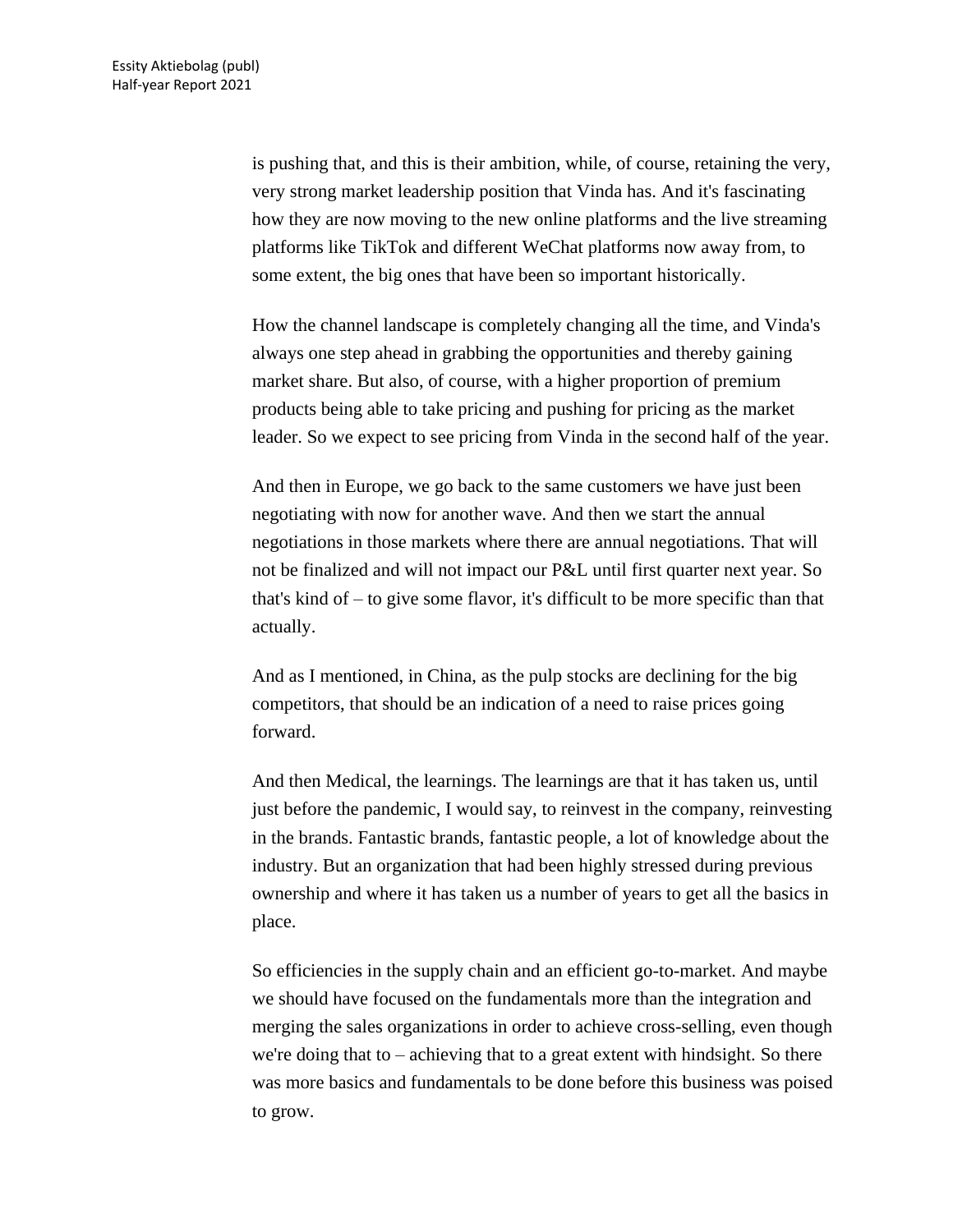But now we see really, really good growth in Wound Care, a pickup in Compression. And then in Orthopedic Soft Goods, we have just restructured the assortment. We have a completely new design of our products and new communication. And we are relaunching that as we come out of the pandemic.

Of course, Orthopedics is the subcategory that is still awaiting to come back as people get out. And we have a proper ski season again, and people go mountain biking and so on. We see some pickup there just in the last couple of weeks. So that's a learning, make sure that kind of the fundamental operations of the company are in good shape as quickly as possible after an acquisition.

- Sanath Sudarsan: Magnus, can I just push you on that one? So if you were to compare that with your pre-acquisition kind of guidance, so to speak, on top line and profitability, was over 20 percent. Where does the business stand now? And how do you see that going forward, just if you compare it with those numbers, please?
- Magnus Groth: So I stick with those numbers with the delay that we've seen nowfor a number of years. I was absolutely convinced that we would be getting on to that path before the pandemic, and then we were set back for 1.5 year again. And I think during that time, we have invested. We have improved. We have worked very hard on all the different parts that I mentioned several times. And the company, the business is – together with the Inco Health Care business, is in great shape.

And actually, when you think of it and compare it to some other, as they are called, medtech companies, they typically have a combination of quite different categories that they have together, high-tech, low-tech, high margins, low margins and so on, different registrations. And we see now every day that the combination of Inco Healthcare and Medical is a very, very strong proposition. Because as I mentioned already four years ago, it's the same patients. It's the same users. It's the same doctors. Similar ways of doing tenders. It's the same nurses.

So we went after that too early. But now that the Medical part of the business is operating really, really well, now we see those benefits finally.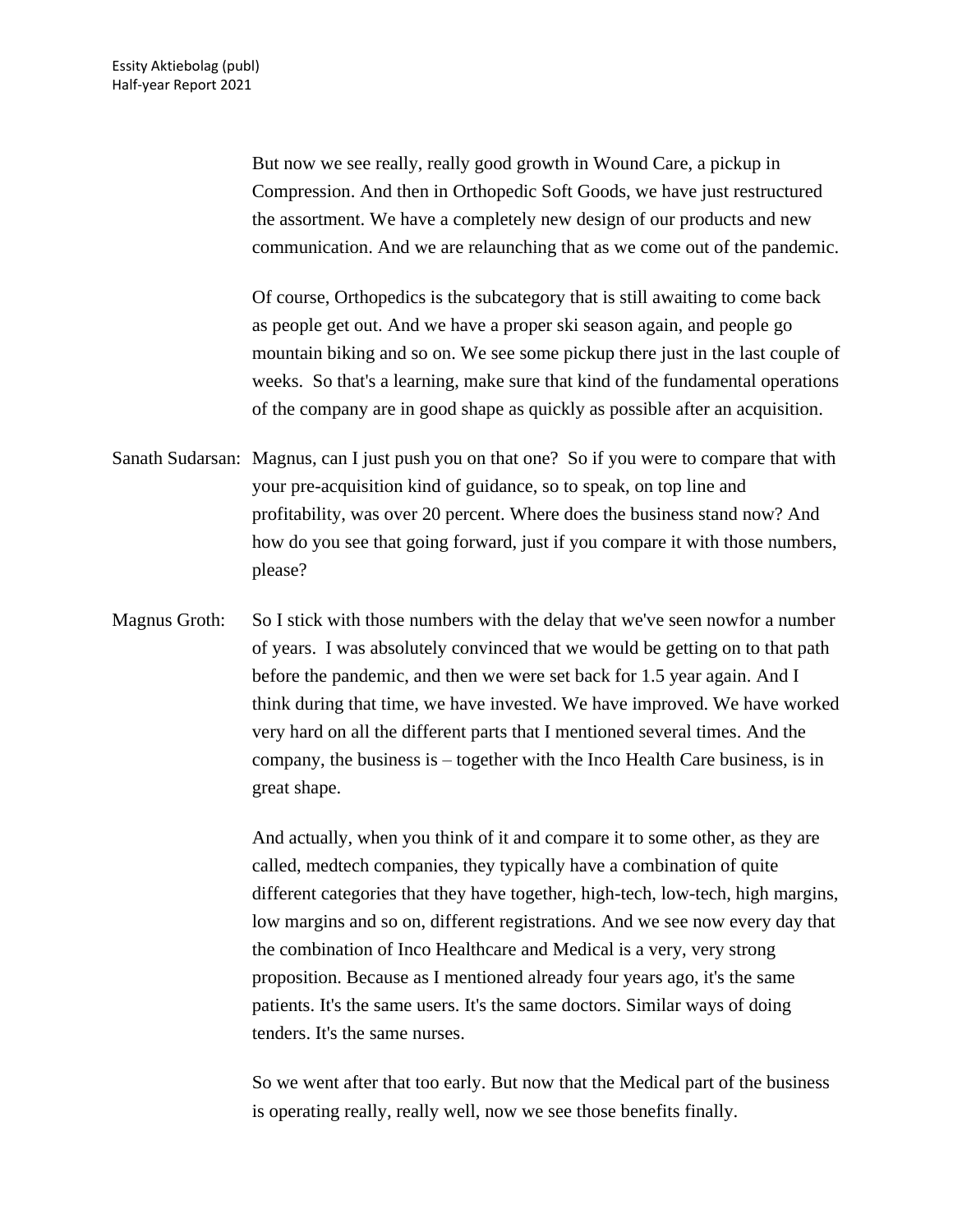So I would say that our health care business is not 7 percent of the business but together with Inco Healthcare, close to 20 percent of the business. And we have good growth prospects for that as a combination going forward.

Sanath Sudarsan: Thank you.

Oskar Lindstrom, Danske Bank:

Two quick questions from my side. Just first, continuing on this Medical Solutions topic. I think you talked when you made the acquisition about the market growing 4 percent roughly per year.

Magnus Groth: Yes.

Oskar Lindstrom: Is that sort of still the organic growth rate that we should be hoping for once this is fully up and running? That's my first question.

> And then the second question is on the Consumer Tissue price increases. I thought I heard you say something about the lower end of that range, which you guided for mid- to high-single-digits. Is that specifically referring to Europe in the third quarter or what you achieved out of that total price increase?

And then continuing on that. You're now talking about a second and third wave. What's the size of those in Consumer Tissue? And will they also be fully implemented by the end of Q1 next year? Or will they take a little bit longer to implement?

Magnus Groth: Yes. So the answer to your first question is, yes, we believe that the underlying growth fundamentals are still very good for Medical. And I mean we have the same factors driving it; aging, obesity, cancer survival, diabetes, which is creating not only incontinence, but also the need for chronic wound treatment and compression and also eventually orthopedic support. So all of that is as true as before. And we expect this to be our strongest margin category and with very good growth going forward.

> And then when it comes to Consumer Tissue pricing, it's difficult to be incredibly specific. I think you caught it quite well. What we are achieving in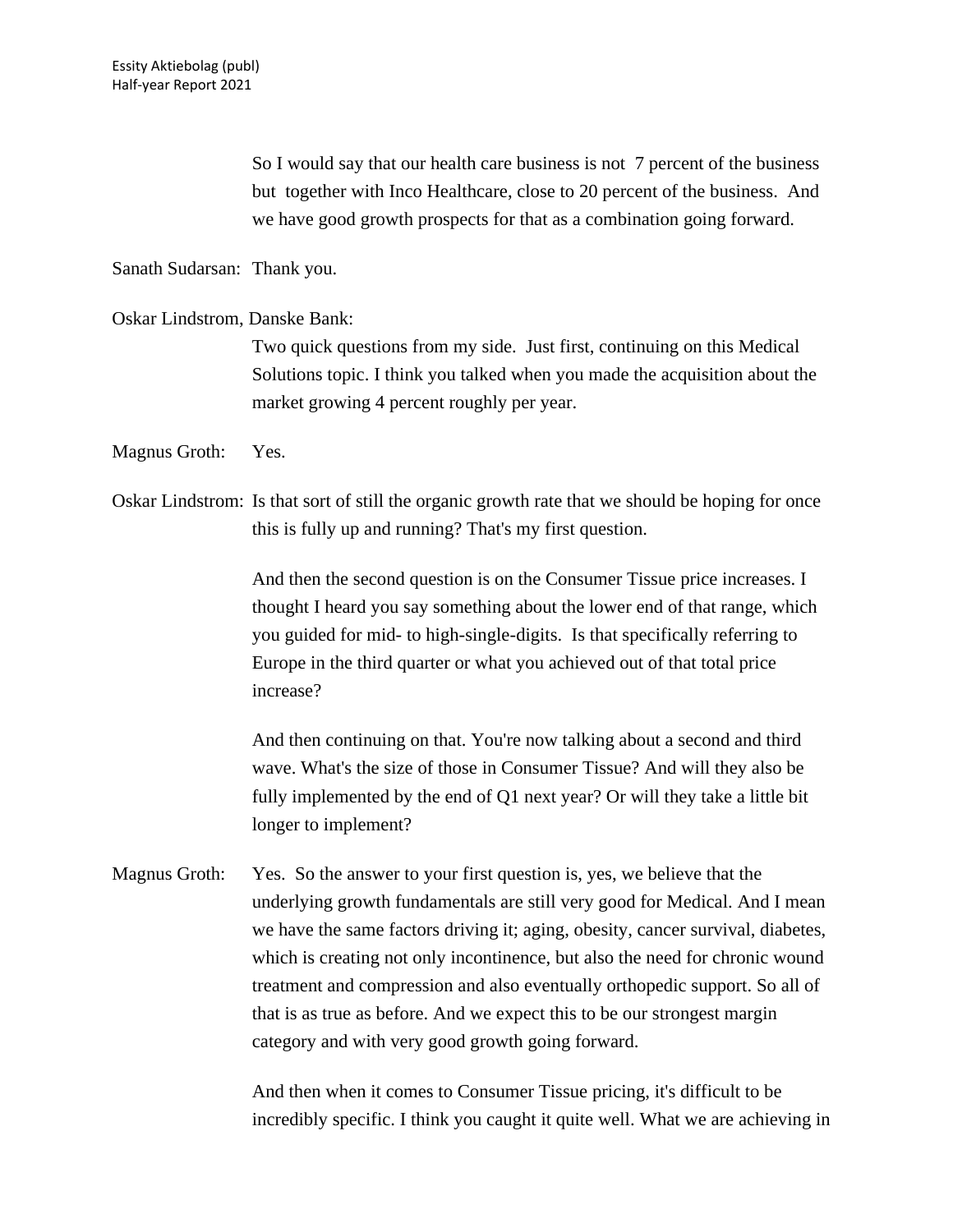the first wave is higher price increases and on a bigger scale than we ever did before. And that ends up in Europe in the lower end of the range, mid-single digits around there. And I mean that's good. But in the meantime, pulp prices have increased further, and that means that we need to go out again.

The first wave will have effect gradually throughout this third quarter. And we expect the coming waves now to have some impact in the fourth quarter and primarily then from beginning of next year when we expect to see a bigger impact. Do you want to add something there, Fredrik?

Fredrik Rystedt: No, I don't think so. We as we have said, we need much more price increases, and we will execute those in China. We will do it in Latin America, and we will continue the process. And when it comes to branded, as you say, we are later in that process. That's typically something we negotiated during the latter part of the year.

> So pretty much all of these or most of them will be present towards the latter end of Q1. So this is – we're basically following our plans. And of course, we have adapted our plans quite a lot. We've had to adapt our plans since raw material has continued to increase throughout also Q2. So I think so far, we are executing, I think, really well, and we'll continue to do that.

Magnus Groth: Yes. And just to underline that, we cannot go to a customer and say that we expect pulp prices to increase this much by that time, so we need that price increase now. We can only negotiate the costs that we have in our books, and that gives this lag in how quickly we can raise prices on our side to compensate.

Oskar Lindstrom: Thank you.

John Ennis, Goldman Sachs:

Good morning, everyone. Sorry to come back on this pricing point. But if I can just follow up on your comment, Magnus. You said earlier in the call that you think you can offset raw materials through pricing by 1Q 2022.

I just want to confirm that, does that mean you think that the price mix contribution in your EBITA margin bridge will fully match the headwind in